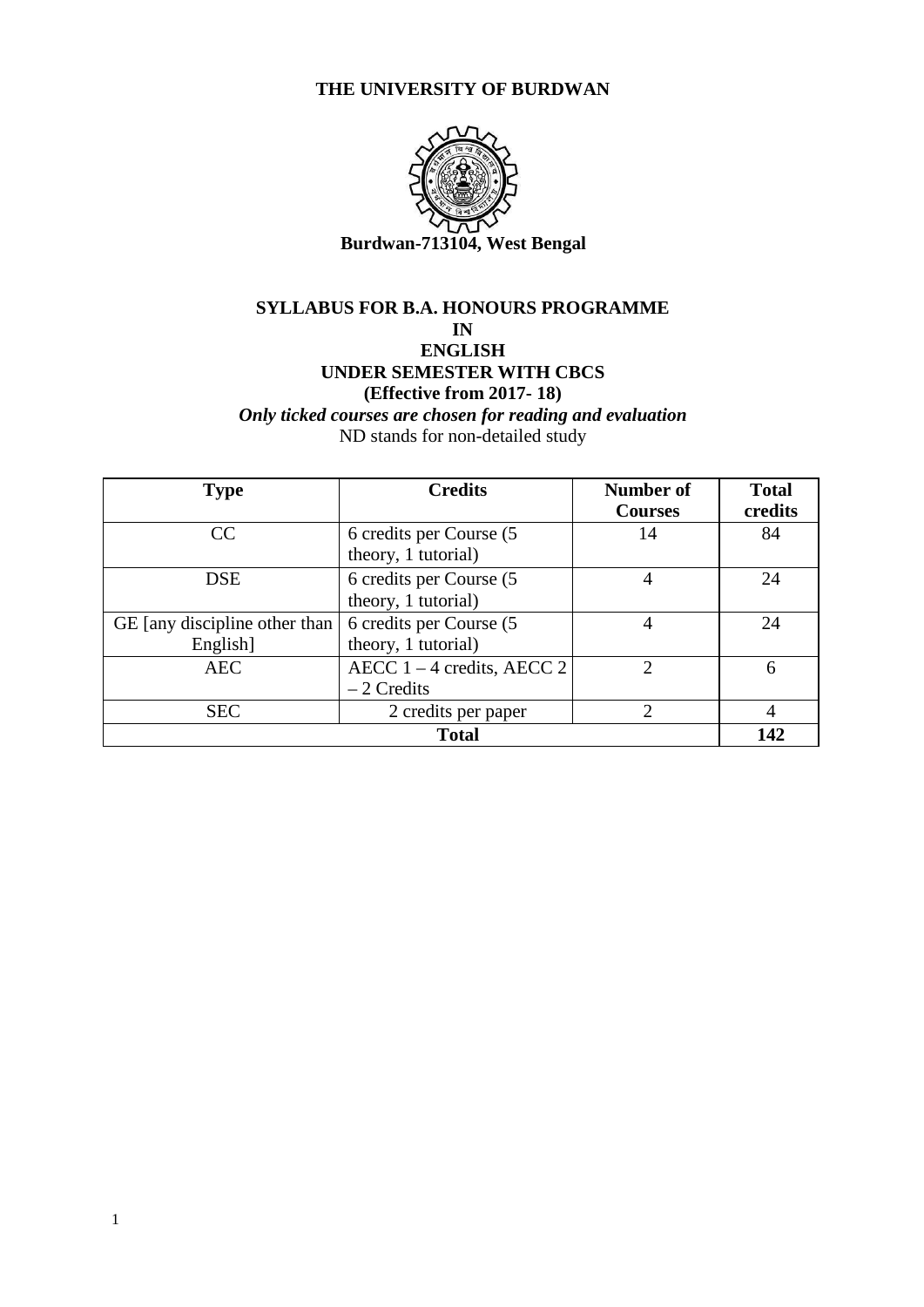#### **CORE COURSE (CC)**

- $\checkmark$  CC1: Indian Classical Literature
- $\checkmark$  CC2: European Classical Literature
- $\checkmark$  CC3: Indian Writing in English
- $\checkmark$  CC4: British Poetry, Drama (16<sup>th</sup> 17<sup>th</sup> Centuries), and Rhetoric &Prosody
- $\checkmark$  CC5: American Literature
- $\checkmark$  CC6: Popular Literature
- $\checkmark$  CC7: British Poetry and Drama (17<sup>th</sup> 18<sup>th</sup> Centuries)
- $\checkmark$  CC8: British Literature (18<sup>th</sup> Century)
- CC9: British Romantic Literature
- $\checkmark$  CC10: British Literature (19<sup>th</sup> Century)
- $\checkmark$  CC11: Women's Writing
- $\checkmark$  CC12: British Literature (Early 20<sup>th</sup> Century)
- CC13: Modern European Drama
- $\checkmark$  CC14: Postcolonial Literatures

#### **DISCIPLINE SPECIFIC ELECTIVE (DSE)**

- $\checkmark$  DSE1: Modern Indian Writing in English Translation OR Travel Writing
- $\checkmark$  DSE2: Partition Literature OR British Literature: Post-WWII
- DSE3: Literary Theory OR Research Methodology
- $\checkmark$  DSE4: Literary Criticism and History of the English Language OR Literature of the Indian Diaspora

#### **GENERIC ELECTIVE (GE) [For learners from other discipline(s)]**

- $\checkmark$  GE1 : Poetry & Short Story
- $\checkmark$  GE2 : Essay, Drama and Novel
- $\checkmark$  GE3 : Contemporary India: Women and Empowerment
- $\checkmark$  GE4 : Academic Writing and Composition

#### **ABILITY ENHANANCEMENT COMPULSORY COURSE (AECC)**

- $\checkmark$  AECC 1: Environmental Studies (to follow ENVS syllabus)
- $\checkmark$  AECC 2: Communicative English / MIL

#### SKILL **ENHANANCEMENTCOURSE ( SEC)**

- $\checkmark$  SEC1: Translation OR Creative Writing
- $\checkmark$  SEC2: ELT OR Film Studies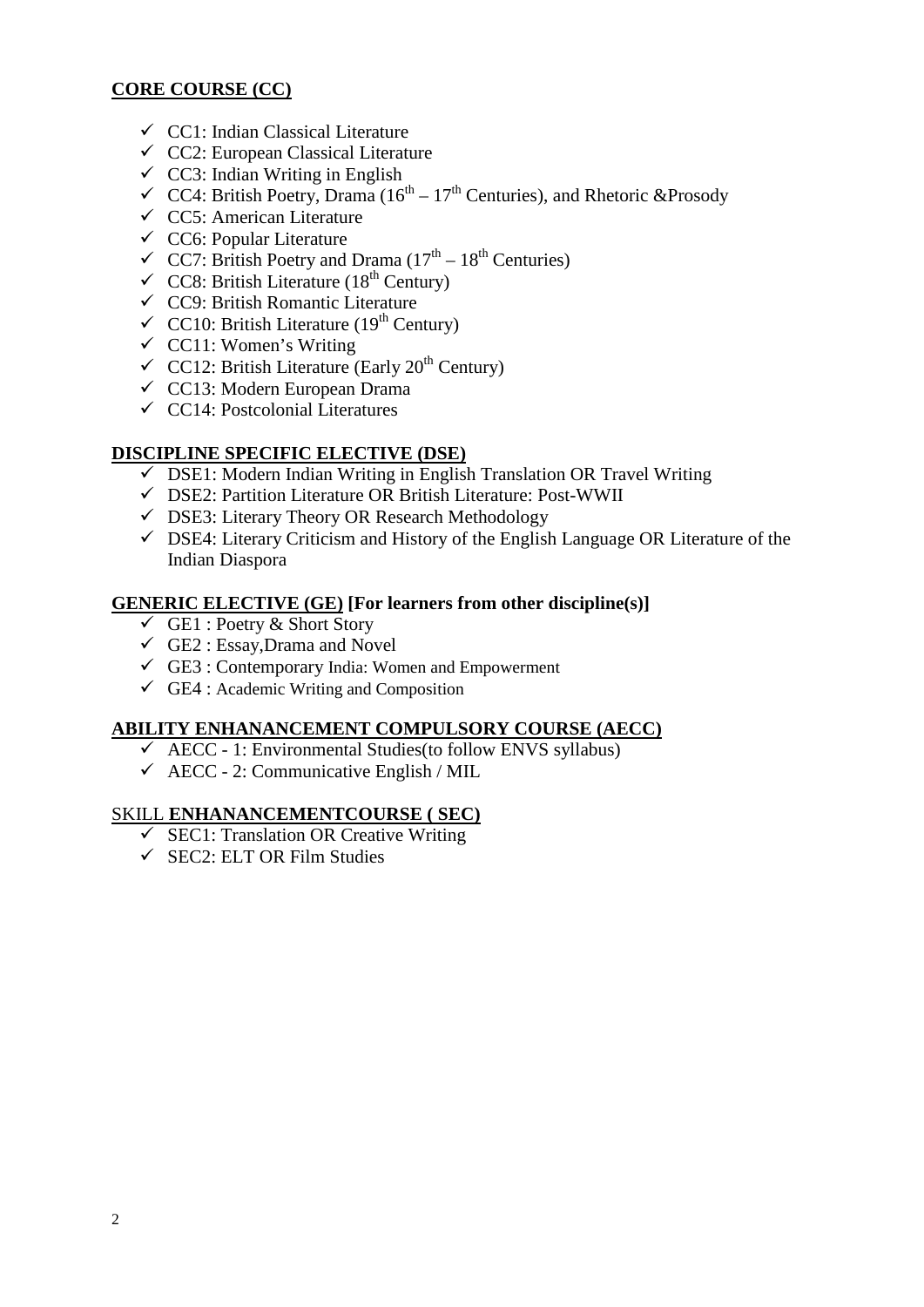| Semester | Courses                | Course type                            | Credit         | Full  |
|----------|------------------------|----------------------------------------|----------------|-------|
|          |                        |                                        |                | Marks |
| Sem.- I  | $CC-I$                 | <b>Core Course</b>                     | 6              | 75    |
|          | $CC-II$                | <b>Core Course</b>                     | 6              | 75    |
|          | $GE-1$                 | Interdisciplinary (other than English) | 6              | 75    |
|          | <b>ENVS</b>            | AECC <sub>1</sub>                      | 4              | 100   |
| Sem.-II  | CC-III                 | <b>Core Course</b>                     | 6              | 75    |
|          | CC-IV                  | Core Course                            | 6              | 75    |
|          | $GE-2$                 | Interdisciplinary (other than English) | 6              | 75    |
|          | Communicative English/ | <b>AECC</b>                            | $\overline{2}$ | 50    |
|          | MIL                    |                                        |                |       |
| Sem.-III | $CC-V$                 | <b>Core Course</b>                     | 6              | 75    |
|          | CC-VI                  | Core Course                            | 6              | 75    |
|          | <b>CC-VII</b>          | <b>Core Course</b>                     | 6              | 75    |
|          | $GE-3$                 | Interdisciplinary (other than English) | 6              | 75    |
|          | $SEC-1$                | Skill based                            | $\overline{c}$ | 50    |
| Sem.-IV  | <b>CC-VIII</b>         | Core Course                            | 6              | 75    |
|          | CC-IX                  | Core Course                            | 6              | 75    |
|          | $CC-X$                 | <b>Core Course</b>                     | 6              | 75    |
|          | $GE-4$                 | Interdisciplinary (other than English) | 6              | 75    |
|          | $SEC-2$                | Skill based                            | $\overline{2}$ | 50    |
| Sem.-V   | CC-XI                  | Core Course                            | 6              | 75    |
|          | <b>CC-XII</b>          | <b>Core Course</b>                     | 6              | 75    |
|          | DSE-1                  | Discipline Specific Elective           | 6              | 75    |
|          |                        | Discipline Specific Elective           | 6              | 75    |
| Sem.-VI  | <b>CC-XIII</b>         | Core Course                            | 6              | 75    |
|          | <b>CC-XIV</b>          | <b>Core Course</b>                     | 6              | 75    |
|          | DSE-3                  | Discipline Specific Elective           | 6              | 75    |
|          | DSE-4                  | Discipline Specific Elective           | 6              | 75    |

#### B.A. Honours Programme in English under CBCS **Structure at a Glance**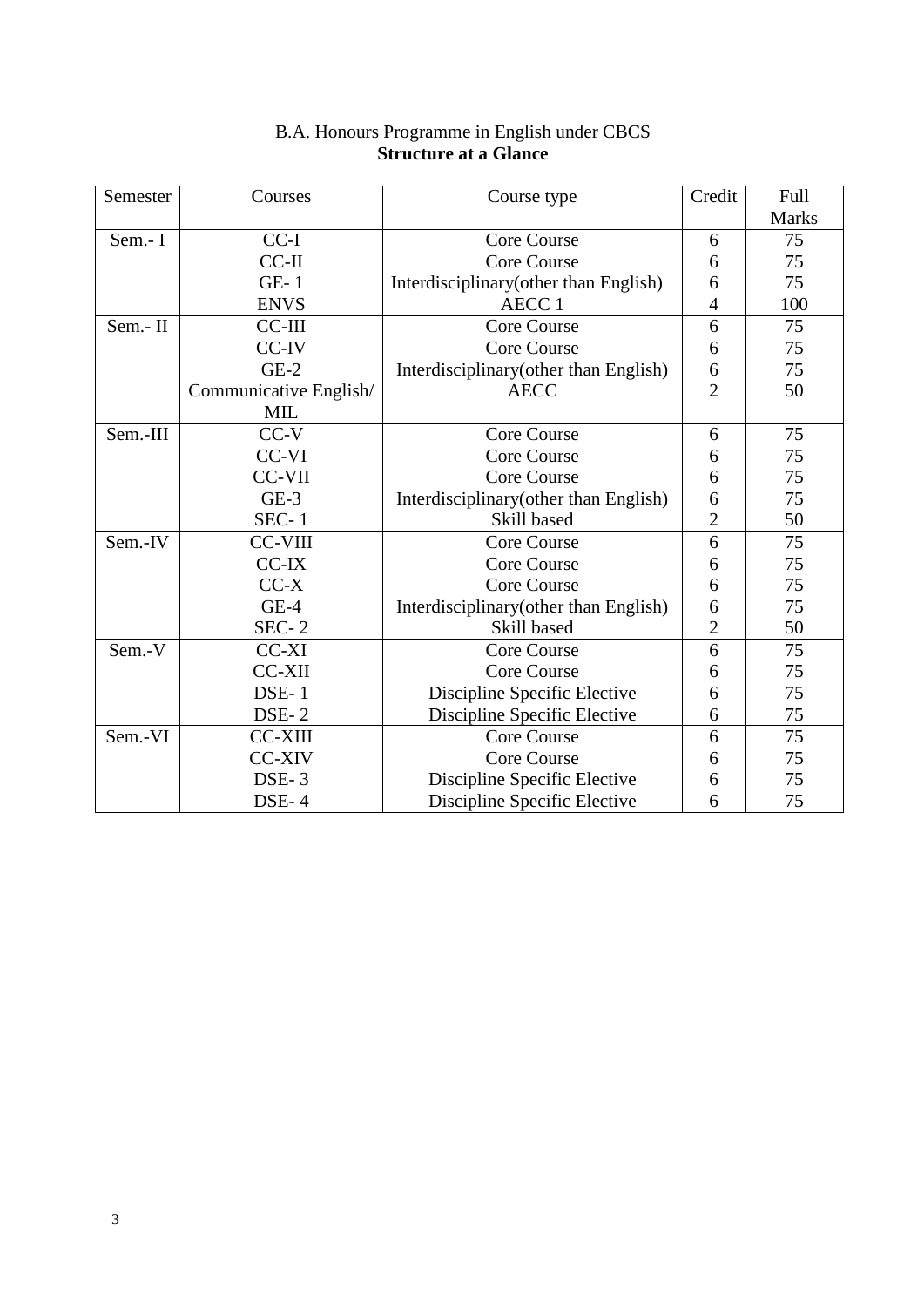## **SEMESTERI**

|                  | $\checkmark$ CC - I: Indian Classical Literature                        |                     |
|------------------|-------------------------------------------------------------------------|---------------------|
| <b>Section A</b> |                                                                         |                     |
|                  | 1. Vyasa: 'The Book of the Assembly Hall', in The Mahabharata:          | $20(L) + 4(T)$      |
|                  | tr. and ed. J.A.B. van Buitenen (Chicago: Brill, 1975) (ND)             |                     |
|                  | 2. Sudraka: <i>Mrcchakatika</i> , tr. M. M.Ramachandra Kale (New Delhi: | $20(L) + 2(T)$      |
|                  | Motilal Banarasidass, 1962).                                            |                     |
| <b>Section B</b> |                                                                         |                     |
|                  | 3. Banabhatta: Kadambari (Chapter I, II) (ND)                           | $18(L) + 4(T)$      |
|                  | 4. Kalidasa: Abhijnana Shakuntalam in The Loom of Time (tr.             | $18(L) + 4(T)$      |
|                  | Chandra Rajan, New Delhi: Penguin, 1989)                                |                     |
| <b>Topics</b>    |                                                                         | $76$ Lectures +     |
|                  | The Indian Epic Tradition: Themes and Recensions, Classical             | <b>14 Tutorials</b> |
|                  | Indian Drama: Theory and Practice, Alamkara and Rasa, Dharma            | $= 90$              |
|                  | and the Heroic                                                          |                     |
|                  | <b>Recommended Readings</b>                                             |                     |
| 1.               | Bharata.Natyashastra, tr. Manomohan Ghosh, vol. I, 2 <sup>nd</sup> edn  |                     |
|                  | (Calcutta: Granthalaya, 1967) chap. 6: 'Sentiments', pp. 100-18.        |                     |
| 2.               | IravatiKarve, 'Draupadi', in Yuganta: The End of an Epoch               |                     |
|                  | (Hyderabad: Disha, 1991) pp. 79–105.                                    |                     |
| 3.               | J.A. B. Van Buitenen, 'Dharma and Moksa', in Roy W. Perrett,            |                     |
|                  | ed., Indian                                                             |                     |
|                  | Philosophy, vol. V, Theory of Value: A Collection of Readings           |                     |
|                  | (New York: Garland, 2000) pp. 33–40.                                    |                     |
| 4.               | Vinay Dharwadkar, 'Orientalism and the Study of Indian                  |                     |
|                  | Literature', in Orientalism and the Postcolonial Predicament:           |                     |
|                  | Perspectives on South Asia, ed. Carol A. Breckenridge and Peter         |                     |
|                  | van der Veer (New Delhi: OUP, 1994) pp. 158–95.                         |                     |
| 5.               | G. N. Devy. Ed. Indian Literary Criticism. Orient Longman.              |                     |
|                  |                                                                         |                     |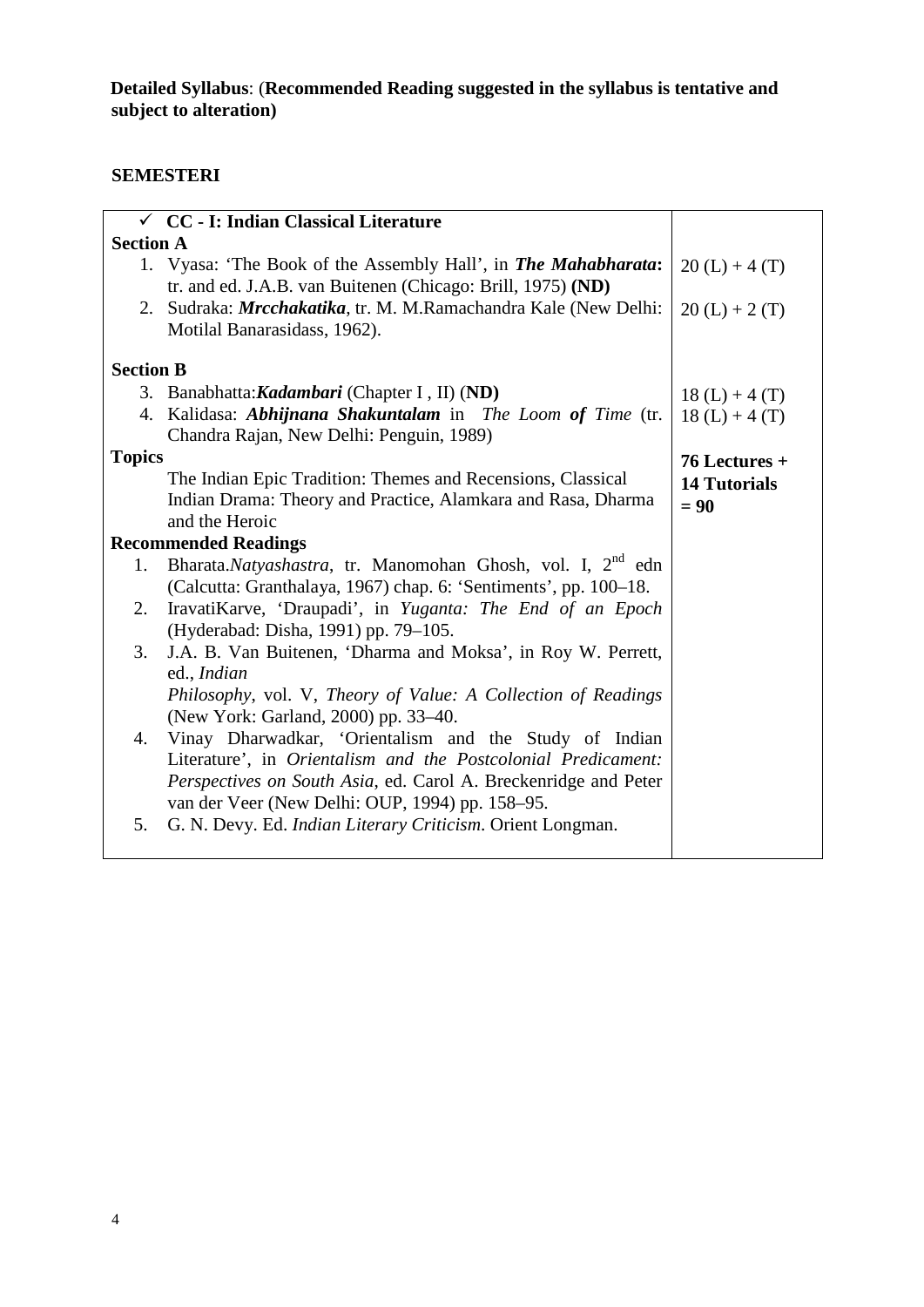# **SEMESTER I**

| $\checkmark$ CC - II: European Classical Literature                                                                                     |                     |
|-----------------------------------------------------------------------------------------------------------------------------------------|---------------------|
| <b>Section A</b>                                                                                                                        |                     |
| 1. Homer: <b>The Iliad</b> , Book I & II (tr. E. V. Rieu; Harmondsworth:                                                                | $20(L) + 4(T)$      |
| Penguin, $1985$ ) (ND)                                                                                                                  |                     |
| 2. Sophocles: <b>Oedipus the King</b> , in Sophocles: The Three Theban<br><i>Plays</i> (tr. Robert Fagles Harmondsworth: Penguin, 1984) | $20(L) + 4(T)$      |
| <b>Section B</b>                                                                                                                        |                     |
| 3. Ovid: Selections from <i>Metamorphoses</i> 'Bacchus', (Book III).                                                                    | $15(L) + 3(T)$      |
| 4. Plautus: <b>Pot of Gold</b> , (tr. E. F. Watling; Harmondsworth:                                                                     | $20(L) + 4(T)$      |
| Penguin, 1965). (ND)                                                                                                                    |                     |
| <b>Topics</b>                                                                                                                           |                     |
| The Epic, Comedy and Tragedy in Classical Drama, The                                                                                    | $75$ Lectures $+$   |
| Athenian City State, Catharsis and Mimesis, Satire, Literary                                                                            | 15 Tutorials $= 90$ |
| Cultures in Augustan Rome                                                                                                               |                     |
| <b>Recommended Readings</b>                                                                                                             |                     |
| 1. Aristotle: <i>Poetics</i> , translated with an introduction and notes by                                                             |                     |
| Malcolm Heath,                                                                                                                          |                     |
| (London: Penguin, 1996) chaps. 6–17, 23, 24, and 26.                                                                                    |                     |
| 2. Plato: The Republic, Book X, tr. Desmond Lee (London: Penguin,                                                                       |                     |
| 2007).                                                                                                                                  |                     |
| 3. Horace: Ars Poetica, tr. H. Rushton Fairclough, Horace: Satires,                                                                     |                     |
| Epistles and <i>ArsPoetica</i> (Cambridge Mass.: Harvard University                                                                     |                     |
| Press, $2005$ ) pp. $451-73$ .                                                                                                          |                     |
|                                                                                                                                         |                     |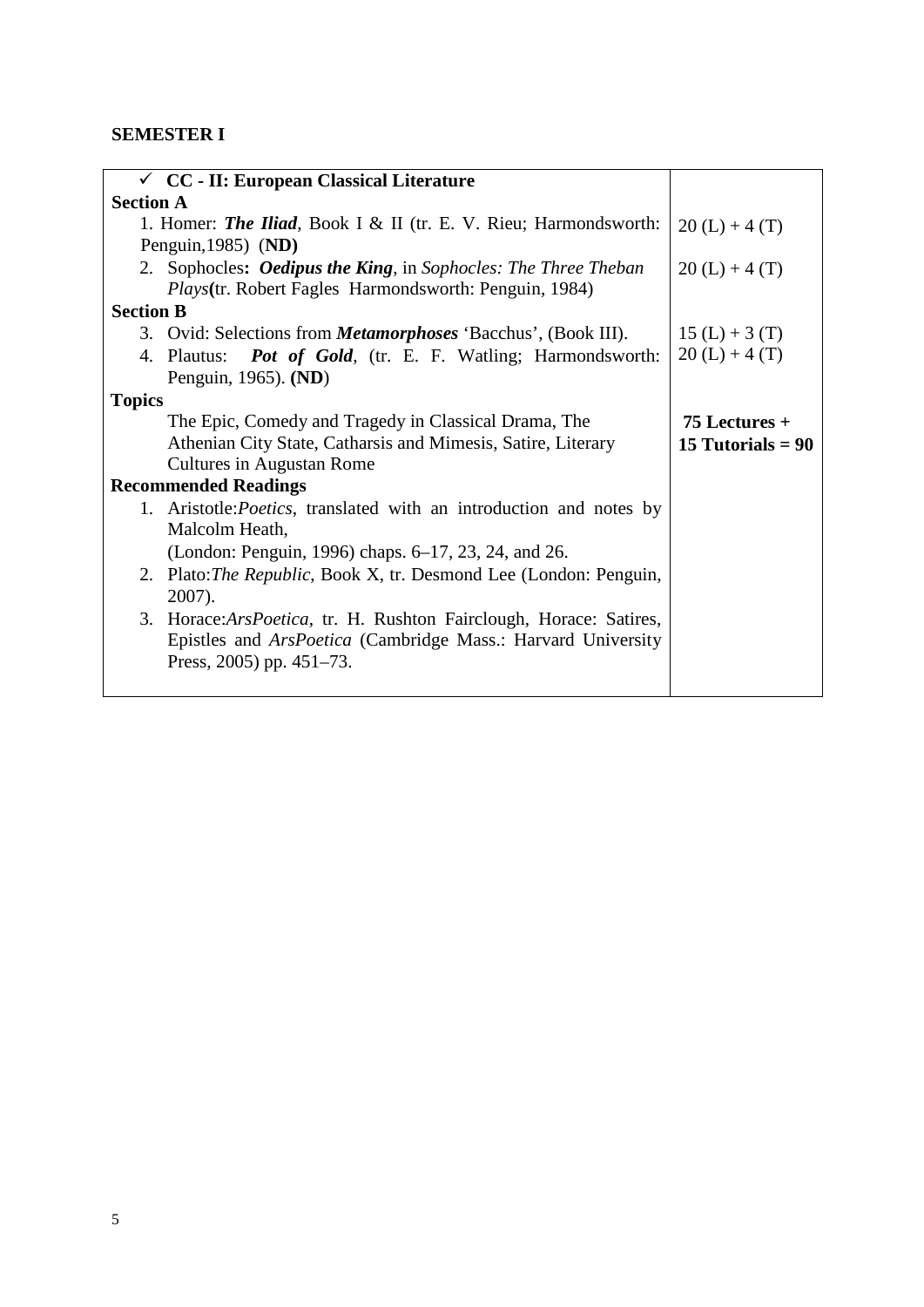# **SEMESTER II**

| $\checkmark$ CC - III: Indian Writing in English                              |                     |
|-------------------------------------------------------------------------------|---------------------|
| <b>Section A</b>                                                              |                     |
| 1. Lal Behari Day: Govinda Samanta or the History of Bengal                   | $20(L) + 4(T)$      |
| Raiyat (ND)                                                                   |                     |
| 2. Anita Desai: Clear Light of Day                                            | $20(L) + 4(T)$      |
| <b>Section B</b>                                                              |                     |
| 3. a) H.L.V. Derozio: 'Freedom to the Slave'                                  | $3(L) + 1(T)$       |
| b) Kamala Das: 'Introduction'                                                 | $3(L) + 1(T)$       |
| c) Nissim Ezekiel: 'The Night of the Scorpion'                                | $3(L) + 1(T)$       |
| d) Robin S. Ngangom: 'A Poem for Mother'                                      | $3(L) + 1(T)$       |
|                                                                               |                     |
| 4. Mahesh Dattani: Bravely Fought the Queen (ND)                              | $22(L) + 4(T)$      |
| <b>Topics</b>                                                                 |                     |
| Indian English, Indian English Literature and its Readership,                 | 74 Lectures +       |
| Themes and Contexts of the Indian English Novel, The Aesthetics               | 16 Tutorials = $90$ |
| of Indian English Poetry, Modernism in Indian English Literature              |                     |
| <b>Recommended Readings</b>                                                   |                     |
| 1. Raja Rao. Foreword to Kanthapura (New Delhi: OUP, 1989) pp. v-             |                     |
| vi.                                                                           |                     |
| 2. Salman Rushdie. 'Commonwealth Literature does not exist', in               |                     |
| Imaginary Homelands (London: Granta Books, 1991) pp. 61–70.                   |                     |
| 3. Meenakshi Mukherjee. 'Divided by a Common Language', in The                |                     |
| Perishable Empire(New Delhi: OUP, 2000) pp.187-203.                           |                     |
| 4. Bruce King. 'Introduction', in <i>Modern Indian Poetry in English</i> (New |                     |
| Delhi: OUP, $2^{nd}$ edn, 2005) pp. 1–10.                                     |                     |
|                                                                               |                     |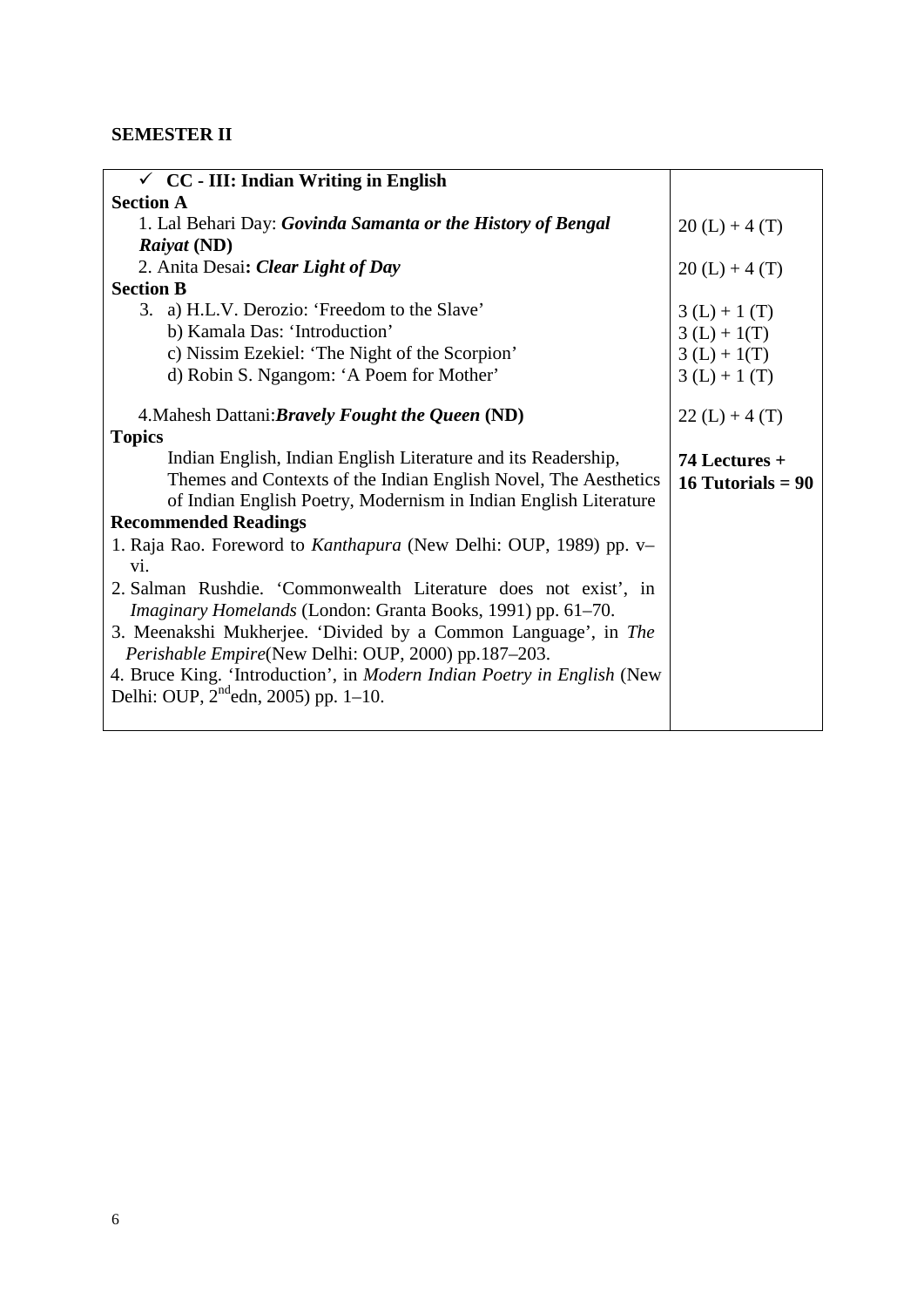### **SEMESTERII**

| $\checkmark$ CC - IV: British Poetry, Drama (16 <sup>th</sup> – 17 <sup>th</sup> Centuries) & |                     |
|-----------------------------------------------------------------------------------------------|---------------------|
| <b>Rhetoric and Prosody</b>                                                                   |                     |
| <b>Section A</b>                                                                              |                     |
| 1. a) William Shakespeare: 'Sonnet No. 18', 'Sonnet no. 116'                                  | $4(L) + 1(T)$       |
| b) John Donne: 'Good Morrow', 'The Sun Rising''                                               | $4(L) + 1(T)$       |
| Rhetoric and Prosody (Recommended Bose and Sterling)                                          | $12(L) + 3(T)$      |
| <b>Section B</b>                                                                              |                     |
| 2. William Shakespeare: Macbeth                                                               | $20(L) + 3(T)$      |
| 3. Christopher Marlowe: Edward II (ND)                                                        | $16(L) + 3(T)$      |
| 4. William Shakespeare: Twelfth Night (ND)                                                    | $20(L) + 3(T)$      |
| <b>Topics</b>                                                                                 |                     |
| Renaissance Humanism, The Stage, Court and City, Religious and                                | $76$ Lectures +     |
| Political Thought, Ideas of Love and Marriage, The Writer in Society                          | 14 Tutorials = $90$ |
| <b>Recommended Readings</b>                                                                   |                     |
| 1. Pico Della Mirandola. Excerpts from The Oration on the Dignity of                          |                     |
| Man, in The Portable Renaissance Reader, ed. James Bruce Ross and                             |                     |
| Mary Martin McLaughlin (New York: Penguin Books, 1953) pp.                                    |                     |
| $476 - 9.$                                                                                    |                     |
| 2. John Calvin. 'Predestination and Free Will', in The Portable                               |                     |
| Renaissance Reader, ed. James Bruce Ross and Mary Martin                                      |                     |
| McLaughlin (New York: Penguin Books, 1953) pp. 704–11.                                        |                     |
| 3. Baldassare Castiglione. 'Longing for Beauty' and 'Invocation of                            |                     |
| Love', in Book 4 of <i>The Courtier</i> , Love and Beauty', tr. George Bull                   |                     |
| (Harmondsworth: Penguin, rpt.1983) pp. 324–8, 330–5.                                          |                     |
| 4. Philip Sidney.An Apology for Poetry, ed. Forrest G. Robinson                               |                     |
| (Indianapolis: BobbsMerrill, 1970) pp. 13–18.                                                 |                     |
|                                                                                               |                     |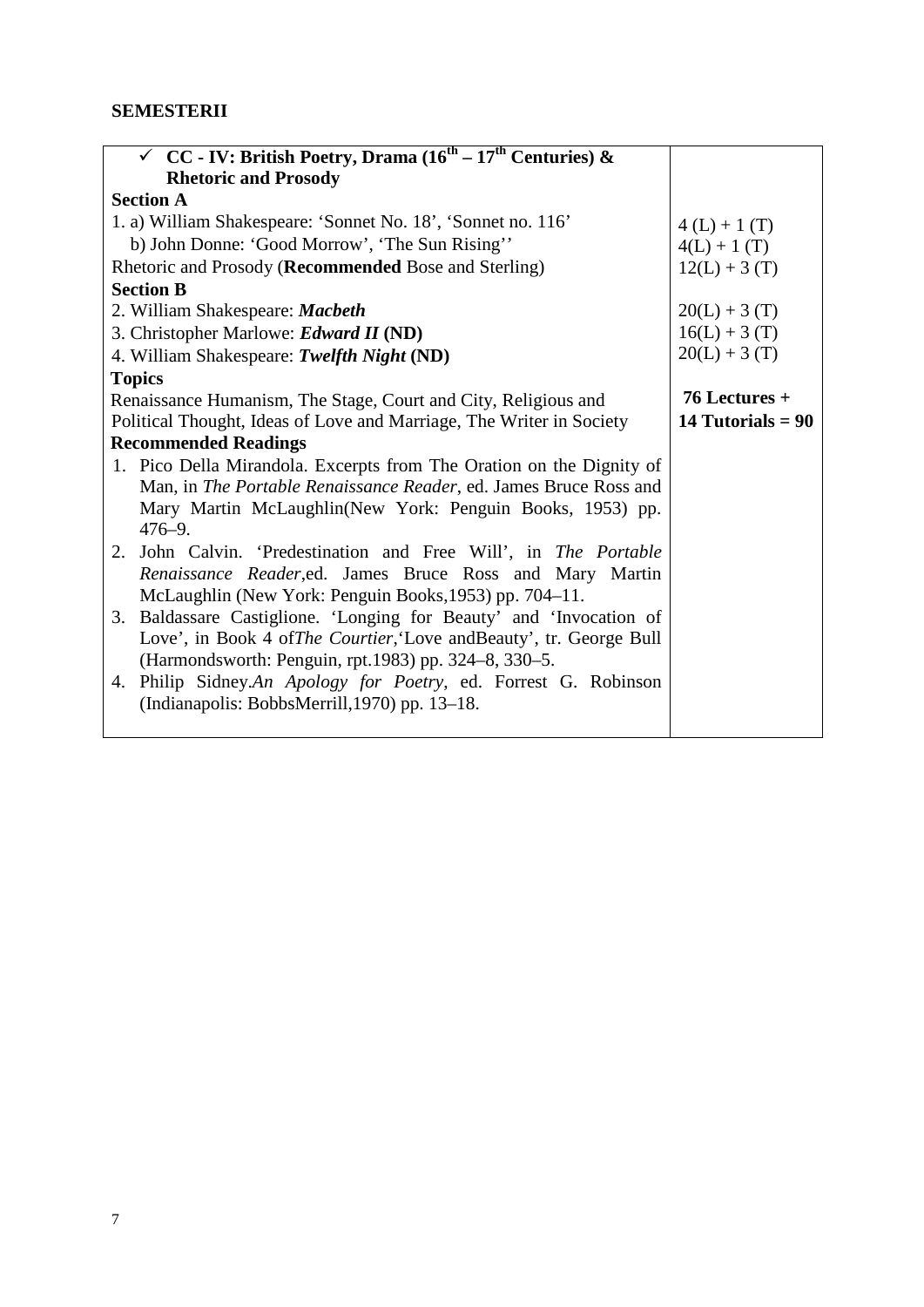| $\checkmark$ CC - V: American Literature                             |                        |
|----------------------------------------------------------------------|------------------------|
| <b>Section A</b>                                                     |                        |
| 1. Mark Twain: The Adventures of Tom Sawyer(ND)                      | $20(L) + 4(T)$         |
| 2. a) Edgar Allan Poe: 'The Purloined Letter'                        | $8(L) + 2(T)$          |
| b) F. Scott Fitzgerald: 'The Crack-up'                               | $8(L) + 2(T)$          |
| c) William Faulkner: 'Dry September'                                 | $4(L) + 1(T)$          |
| <b>Section B</b>                                                     |                        |
| 3. a) Anne Bradstreet: 'The Prologue'                                |                        |
| b) Walt Whitman: 'Passage to India' (lines $1-68$ )                  | $4(L) + 1(T)$          |
| c) Alexie Sherman Alexie: 'Crow Testament'                           | $4(L) + 1(T)$          |
| 4. Tennessee Williams: The Glass Menagerie (ND)                      | $4(L) + 1(T)$          |
| <b>Topics</b>                                                        | $22(L) + 4(T)$         |
| The American Dream, Social Realism and the American Novel, Folklore  | 74 Lectures +          |
| and the American Novel, Black Women's Writings, Questions of Form    | <b>16 Tutorials=90</b> |
| in American Poetry                                                   |                        |
| <b>Recommended Readings</b>                                          |                        |
| 1. American Literature by Boris Ford                                 |                        |
| 2. Hector St John Crevecouer. 'What is an American', (Letter III) in |                        |
| Letters from anAmerican Farmer (Harmondsworth: Penguin, 1982)        |                        |
| pp. 66–105.                                                          |                        |
| 3. Frederick Douglass.A Narrative of the life of Frederick Douglass  |                        |
| (Harmondsworth: Penguin, 1982) chaps. 1–7, pp. 47–87.                |                        |
| Henry David Thoreau. 'Battle of the Ants' excerpt from 'Brute<br>4.  |                        |
| Neighbours', in Walden                                               |                        |
| (Oxford: OUP, 1997) chap. 12                                         |                        |
| 5. Ralph Waldo Emerson. 'Self Reliance', in The Selected Writings of |                        |
| Ralph Waldo Emerson, ed. with a biographical introduction by         |                        |
| Brooks Atkinson (New York: The Modern Library, 1964).                |                        |
| Toni Morrison. 'Romancing the Shadow', in Playing in the Dark:<br>6. |                        |
| Whiteness and Literary Imagination (London: Picador, 1993) pp.       |                        |
| $29 - 39.$                                                           |                        |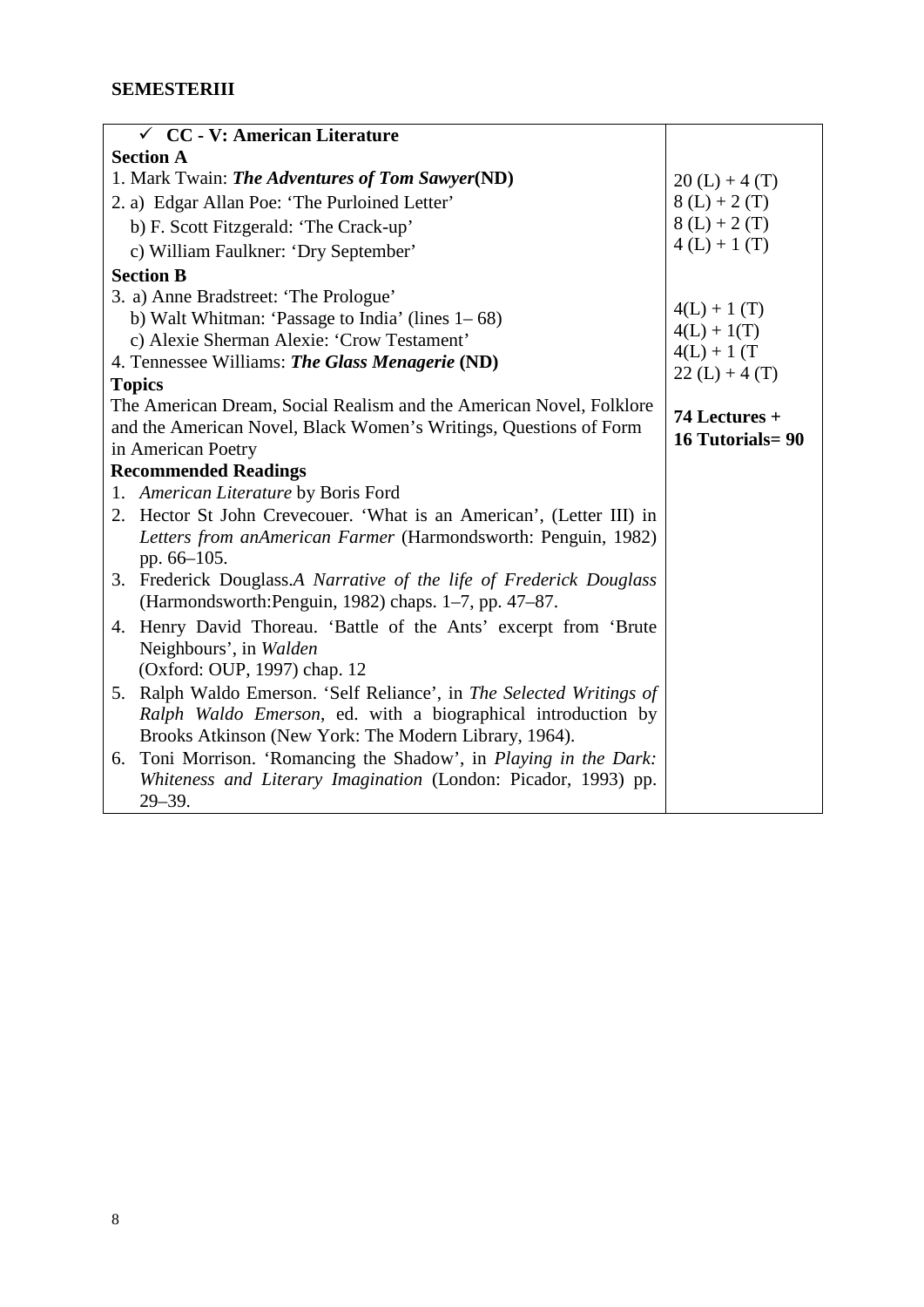## **SEMESTERIII**

| $\checkmark$ CC - VI: Popular Literature                             |                     |
|----------------------------------------------------------------------|---------------------|
| <b>Section A</b>                                                     |                     |
| 1. Lewis Carroll: Alice's Adventures in Wonderland (ND)              | $20(L) + 4(T)$      |
| 2. Agatha Christie: <b>The Murder of Roger Ackroyd</b>               | $20(L) + 4(T)$      |
|                                                                      |                     |
| <b>Section B</b>                                                     | $15(L) + 3(T)$      |
| 3. L. Frank Baum: The Wonderful Wizard of $Oz$ (ND)                  | $20(L) + 4(T)$      |
| 4. Herge: Tintin in Tibet                                            |                     |
| <b>Topics</b>                                                        | $75$ Lectures +     |
| Coming of Age, The Canonical and the Popular, Caste, Gender and      | 15 Tutorials $= 90$ |
| Identity, Ethics and Education in Children's Literature, Sense and   |                     |
| Nonsense, The Graphic Novel                                          |                     |
| <b>Recommended Readings</b>                                          |                     |
| Martin Gardner's The Annotated Alice.<br>1.                          |                     |
| SumathiRamaswamy. 'Introduction', in Beyond Appearances?:<br>2.      |                     |
| Visual Practices andIdeologies in Modern India (Sage: Delhi,         |                     |
| 2003) pp. xiii-xxix.                                                 |                     |
| 3.<br>Leslie<br>Fiedler.<br>Towards a<br>Definition<br>of            |                     |
| Popular Literature', in Super Culture: American Popular              |                     |
| Culture and Europe, ed. C.W.E. Bigsby (Ohio: Bowling Green           |                     |
| University Press, 1975) pp. 29–38.                                   |                     |
| Felicity Hughes. 'Children's Literature: Theory and Practice',<br>4. |                     |
| <i>English Literary History, vol.</i> 45, 1978, pp. 542–61.          |                     |
|                                                                      |                     |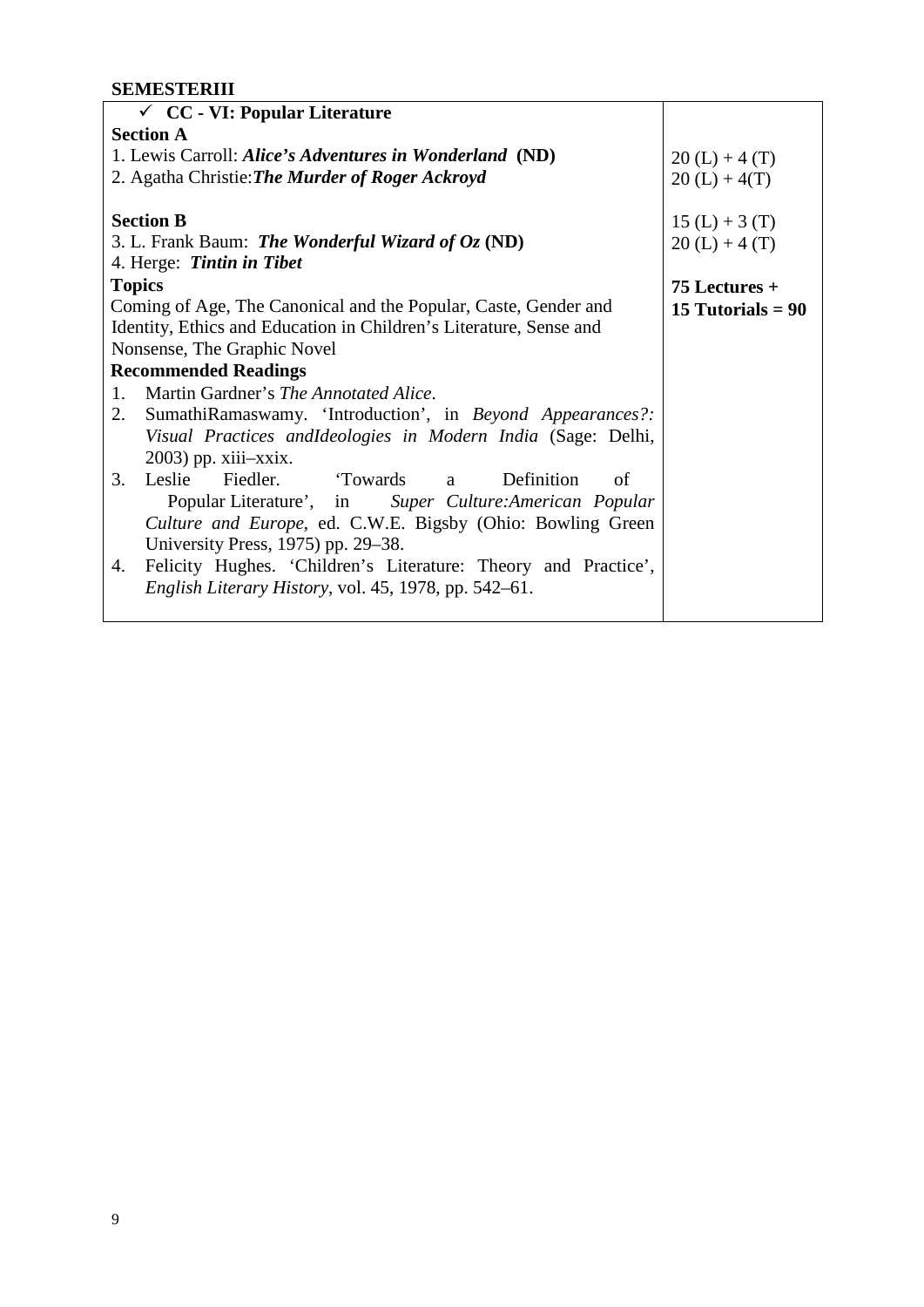| $\checkmark$ CC - VII: British Poetry and Drama (17 <sup>th</sup> – 18 <sup>th</sup> Centuries) |                     |
|-------------------------------------------------------------------------------------------------|---------------------|
| <b>Section A</b>                                                                                |                     |
| John Milton: <i>Paradise Lost</i> (Book I)<br>1.                                                | $22(L) + 4(T)$      |
| 2. Thomas Dekker: Shoemaker's Holiday(ND)                                                       | 20 $(L)+4(T)$       |
| <b>Section B</b>                                                                                |                     |
| 3. Alexander Pope: The Rape of the Lock(Cantos I and III)                                       | $22(L) + 4(T)$      |
| 4. Aphra Behn: <i>Oronokoo</i> (ND)                                                             | $12(L) + 2(T)$      |
| <b>Topics</b>                                                                                   |                     |
| Religious and Secular Thought in the 17th Century, The Stage, the State                         | $76$ Lectures +     |
| and the Market, The Mock-epic and Satire, Women in the 17th Century,                            | 14 Tutorials = $90$ |
| The Comedy of Manners                                                                           |                     |
| <b>Recommended Readings</b>                                                                     |                     |
| 1. <i>The Holy Bible</i> , Genesis, chaps. 1–4, The Gospel according to St.                     |                     |
| Luke, chaps. $1-7$ and                                                                          |                     |
| $22 - 4$ .                                                                                      |                     |
| 2. Niccolo Machiavelli. The Prince, ed. and tr. Robert M. Adams (New                            |                     |
| York: Norton, 1992) chaps. 15, 16, 18, and 25.                                                  |                     |
| 3. Thomas Hobbes. Selections from <i>The Leviathan</i> , pt. I (New York:                       |                     |
| Norton, 2006) chaps. 8, 11, and 13.                                                             |                     |
| 4. John Dryden. 'A Discourse Concerning the <b>Original</b> and Progress of                     |                     |
| Satire', in The Norton Anthology of English Literature, vol. 1, 9th                             |                     |
| edn, ed. Stephen Greenblatt (New                                                                |                     |
| York: Norton 2012) pp. 1767–8                                                                   |                     |
| 5. From Dryden to Johnson by Boris Ford                                                         |                     |
|                                                                                                 |                     |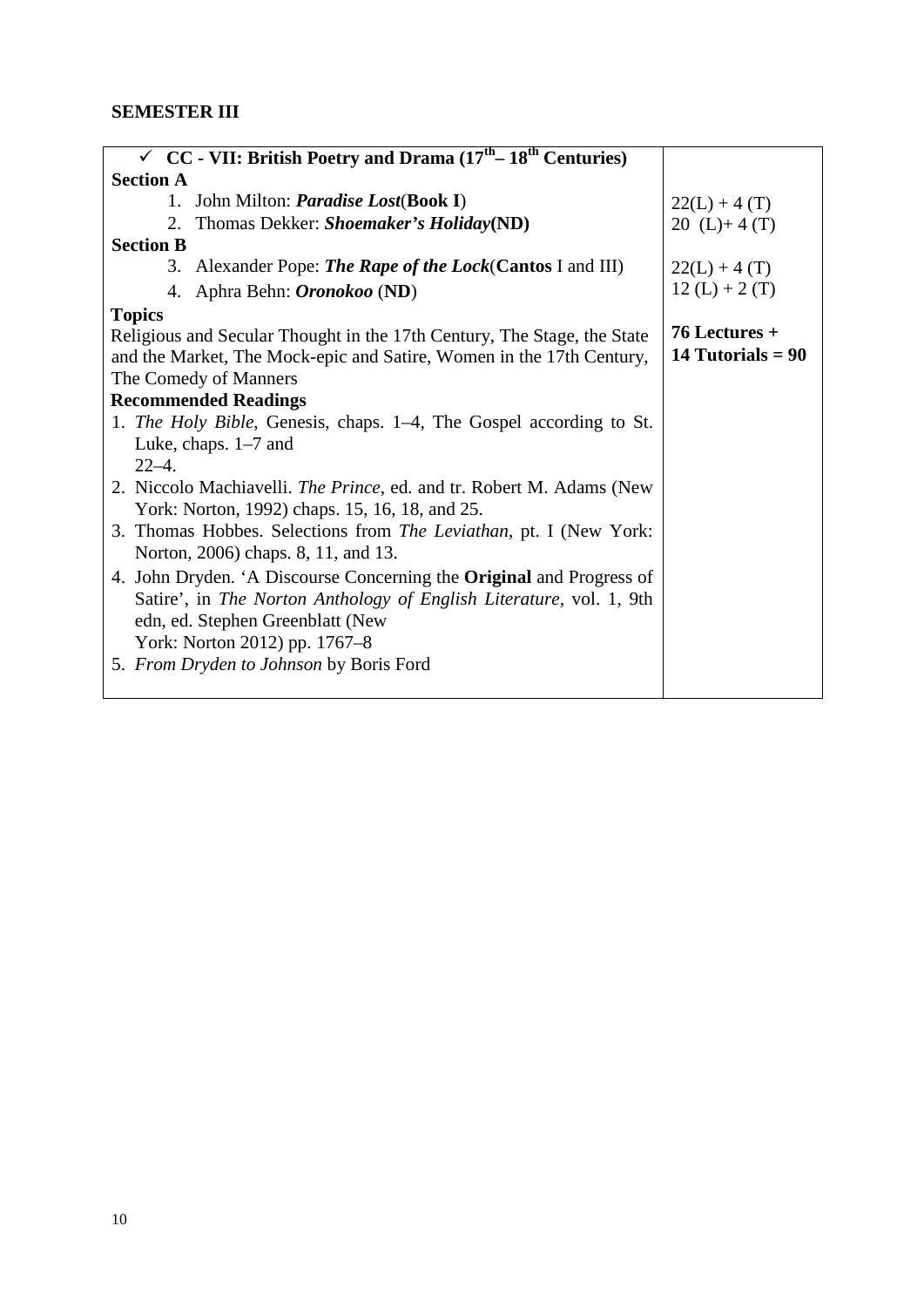### **SEMESTERIV**

|                  | $\checkmark$ CC - VIII: British Literature (18 <sup>th</sup> Century) |                     |
|------------------|-----------------------------------------------------------------------|---------------------|
| <b>Section A</b> |                                                                       |                     |
|                  | 1. William Congreve: The Way of the World (ND)                        | $25(L) + 5(T)$      |
|                  | 2. a) Thomas Gray: 'Elegy'                                            | $10(L) + 2(T)$      |
|                  | b) William Collins: 'Ode to Evening'                                  | $4(L) + 1(T)$       |
|                  | <b>Section B</b>                                                      |                     |
|                  | 3. Daniel Defoe: Moll Flanders (ND)                                   | $14(L) + 3(T)$      |
|                  | 4. Jonathan Swift: Gulliver's Travels (Books I and II)                | 22 $(L) + 4(T)$     |
|                  | <b>Topics</b>                                                         |                     |
|                  | The Enlightenment and Neoclassicism, Restoration Comedy, The          | $75$ Lectures +     |
|                  | Country and the City, The Novel and the Periodical Press              | 15 Tutorials = $90$ |
|                  | <b>Recommended Readings</b>                                           |                     |
|                  | 1. Jeremy Collier.A Short View of the Immorality and Profaneness of   |                     |
|                  | the English Stage(London: Routledge, 1996).                           |                     |
|                  | 2. Daniel Defoe. 'The Complete English Tradesman' (Letter XXII),      |                     |
|                  | 'The Great Law of Subordination Considered' (LetterIV), and 'The      |                     |
|                  | Complete English Gentleman', inLiterature and Social Order in         |                     |
|                  | Eighteenth-Century England, ed. Stephen Copley(London: Croom          |                     |
|                  | Helm, 1984).                                                          |                     |
|                  | 3. Samuel Johnson. 'Essay 156', in The Rambler, in Selected Writings: |                     |
|                  | Samuel Johnson, ed. Peter Martin (Cambridge, Mass.: Harvard           |                     |
|                  | University Press, 2009) pp. 194-7; Rasselas Chapter10;                |                     |
|                  | Intellectual Character:<br>'Pope's<br>Pope<br>and                     |                     |
|                  | DrydenCompared', from The Life of Pope, in The Norton Anthology       |                     |
|                  | of English Literature, vol.1, ed. Stephen Greenblatt, 8th edn (New    |                     |
|                  | York: Norton, 2006) pp. 2693-4, 2774-7.                               |                     |
|                  | 4. From Dryden to Johnson by Boris Ford                               |                     |
|                  |                                                                       |                     |
|                  |                                                                       |                     |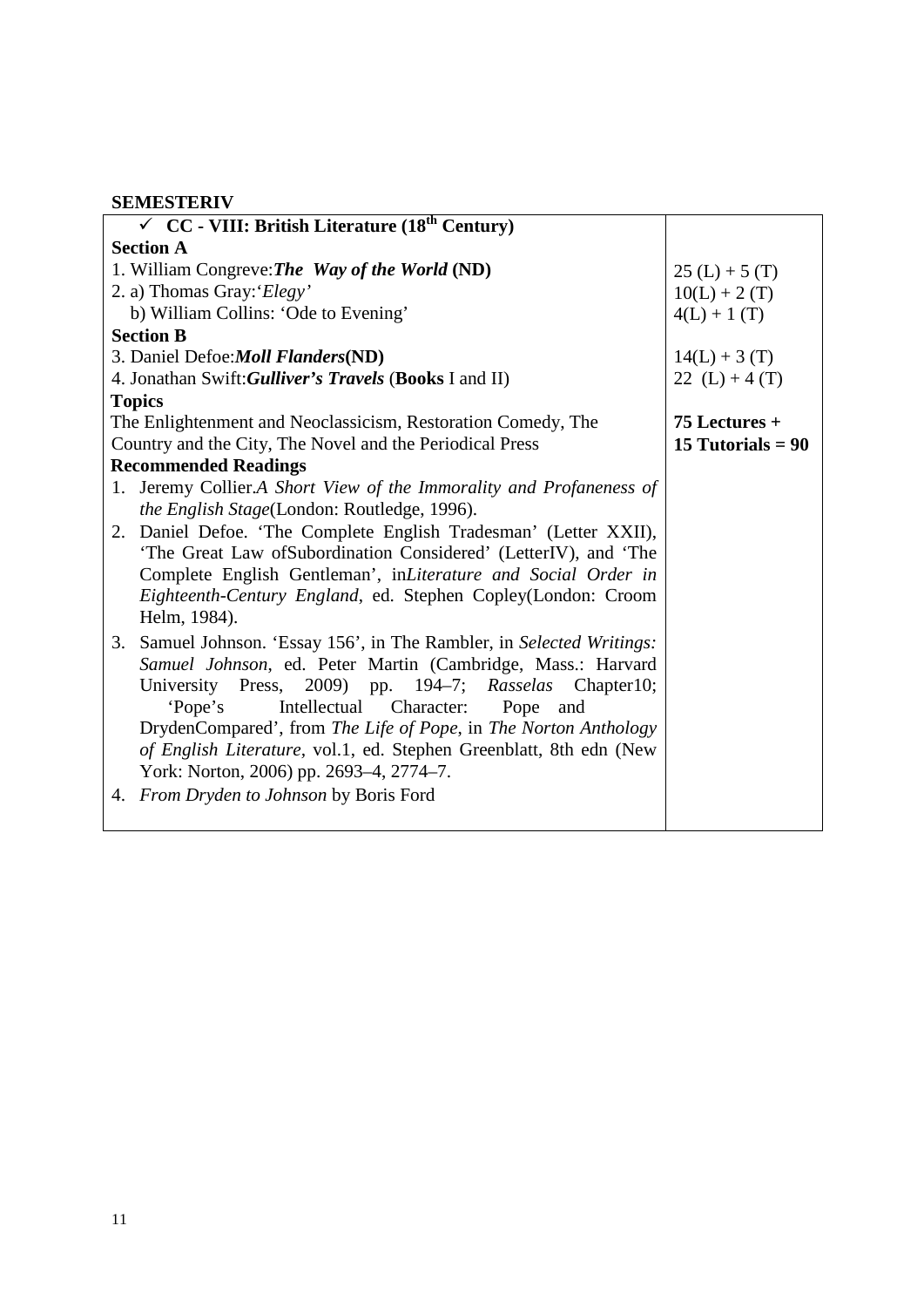### **SEMESTERIV**

| $\checkmark$ CC - IX: British Romantic Literature                             |                     |
|-------------------------------------------------------------------------------|---------------------|
| <b>Section A</b>                                                              |                     |
| 1. a) William Wordsworth: 'Tintern Abbey'                                     | $10(L) + 2(T)$      |
| b) Samuel Taylor Coleridge: 'Kubla Khan'                                      | $5(L) + 1(T)$       |
| 2. William Blake: 'Lamb', 'Chimney Sweeper' (Songs of Innocence)              |                     |
| 'Chimney Sweeper' (Songs of Experience), 'The Tyger'                          | $9(L) + 2(T)$       |
| <b>Section B</b>                                                              |                     |
| 3. Jane Austen: <i>Pride and Prejudice</i> (ND)                               | $18(L) + 3(T)$      |
| 4. a) George Gordon Byron: Childe Harolde's Pilgrimage(Canto III,             | $15(L) + 3(T)$      |
| verses $36-45$ )                                                              |                     |
| b) P.B. Shelley: 'Ode to the West Wind', 'Ozymandias'                         | $8(L) + 2(T)$       |
| c) John Keats: 'Ode to a Nightingale', 'To Autumn'                            | $10(L) + 2(T)$      |
| <b>Topics</b>                                                                 |                     |
| Reason and Imagination, Conceptions of Nature, Literature and                 | $75$ Lectures +     |
| Revolution, The Gothic, The Romantic Lyric                                    | 15 Tutorials = $90$ |
| <b>Recommended Readings</b>                                                   |                     |
| 1. William Wordsworth. 'Preface to Lyrical Ballads', in <i>Romantic</i>       |                     |
| Prose and Poetry, ed. Harold Bloom and Lionel Trilling (New                   |                     |
| York: OUP, 1973) pp. 594-611.                                                 |                     |
| John Keats. 'Letter to George and Thomas Keats, 21 December<br>2.             |                     |
| 1817', 'Letter to Richard Woodhouse, 27 October, 1818', in                    |                     |
| Romantic Prose and Poetry, ed. HaroldBloom and Lionel Trilling                |                     |
| (New York: OUP, 1973) pp. 766–68, 777–8.                                      |                     |
| Jean-Jacques Rousseau. 'Preface' to <i>Emile or On Education</i> , tr.<br>3.  |                     |
| Allan Bloom (Harmondsworth: Penguin, 1991).                                   |                     |
| Samuel Taylor Coleridge. <i>BiographiaLiteraria</i> , ed. George Watson<br>4. |                     |
| (London:Everyman, 1993) chap. XIII, pp. 161–66.                               |                     |
| From Blake to Byron by Boris Ford<br>5.                                       |                     |
|                                                                               |                     |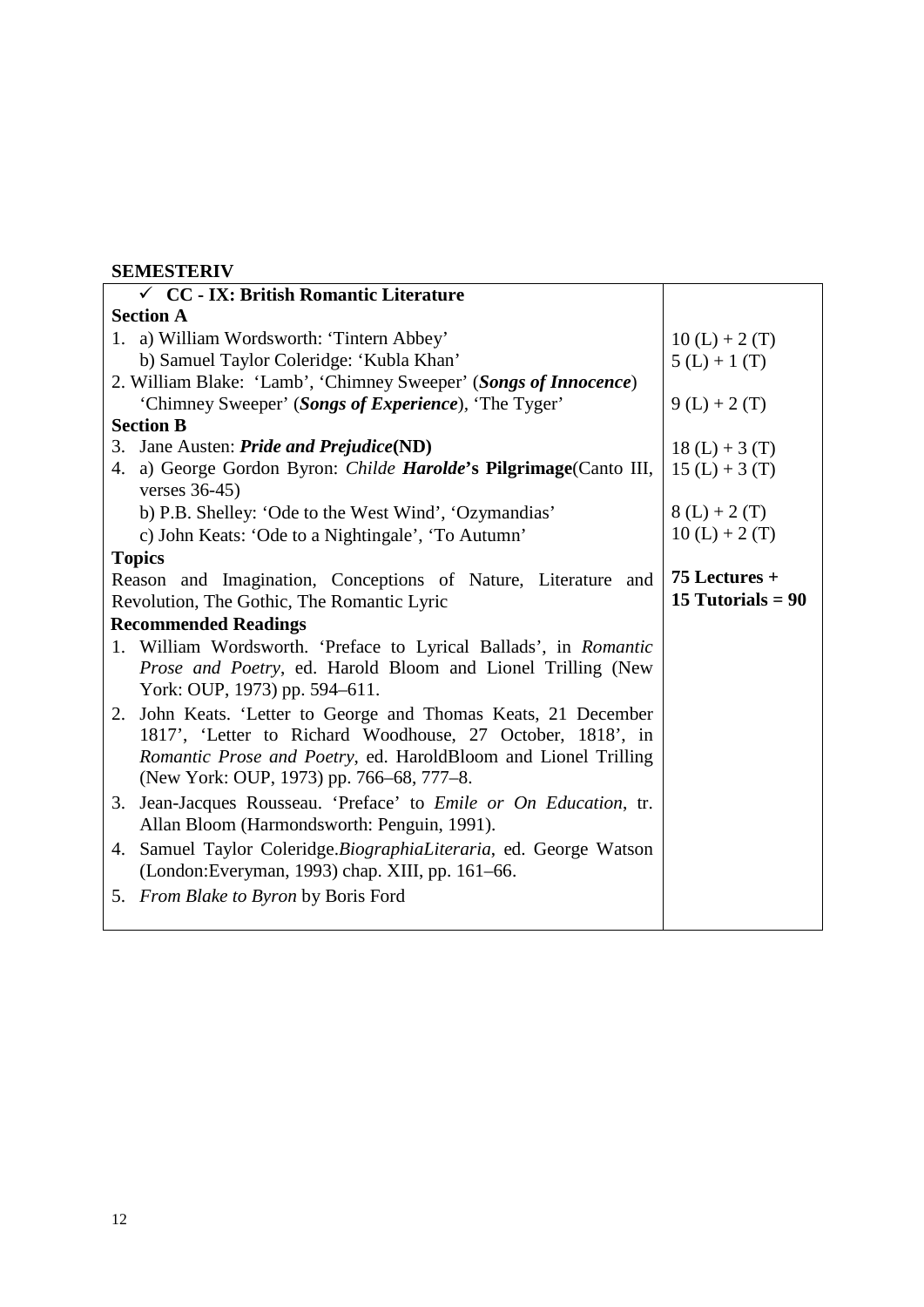#### **SEMESTERIV**

| $\checkmark$ CC - X: British Literature (19 <sup>th</sup> Century)     |                     |
|------------------------------------------------------------------------|---------------------|
| <b>Section A</b>                                                       |                     |
| 1. Charles Dickens. Hard Times (ND)                                    | $25(L) + 5(T)$      |
| 2. a) Alfred Tennyson: 'The Lady of Shallot'                           | $4(L) + 1(T)$       |
| b) Robert Browning: 'My Last Duchess'                                  | $3(L) + 1(T)$       |
| c) Christina Rossetti: 'The Goblin Market'                             | $3(L) + 1(T)$       |
| <b>Section B</b>                                                       |                     |
| 3. Charlotte Bronte: Jane Eyre                                         | $25(L) + 5(T)$      |
| 4. Thomas Hardy: Return of the Native (ND)                             | $14(L) + 3(T)$      |
| <b>Topics</b>                                                          | 74 Lectures +       |
| Utilitarianism, The 19th Century Novel, Marriage and Sexuality, The    | 16 Tutorials = $90$ |
| Writer and Society, Faith and Doubt, The Dramatic Monologue            |                     |
| <b>Recommended Readings</b>                                            |                     |
| 1. Karl Marx and Friedrich Engels. 'Mode of Production: The Basis of   |                     |
| Social Life', 'The                                                     |                     |
| Social Nature of Consciousness', and 'Classes and Ideology',           |                     |
| in A Reader in Marxist Philosophy, ed. Howard Selsam and               |                     |
| Harry Martel (New York: International Publishers, 1963) pp.            |                     |
| $186-8$ , $190-1$ , $199-201$ .                                        |                     |
| 2. Charles Darwin. 'Natural Selection and Sexual Selection', in The    |                     |
| Descent of Man in The Norton Anthology of English Literature, 8th      |                     |
| edn, vol. 2, ed. Stephen Greenblatt (New York: Norton, 2006) pp.       |                     |
| $1545 - 9.$                                                            |                     |
| 3. John Stuart Mill. The Subjection of Women in Norton Anthology of    |                     |
| English Literature, 8th edn, vol. 2, ed. Stephen Greenblatt (New York: |                     |
| Norton, 2006) chap. 1, pp. 1061–9.                                     |                     |
| 4. From Dickens to Hardy by Boris Ford                                 |                     |
|                                                                        |                     |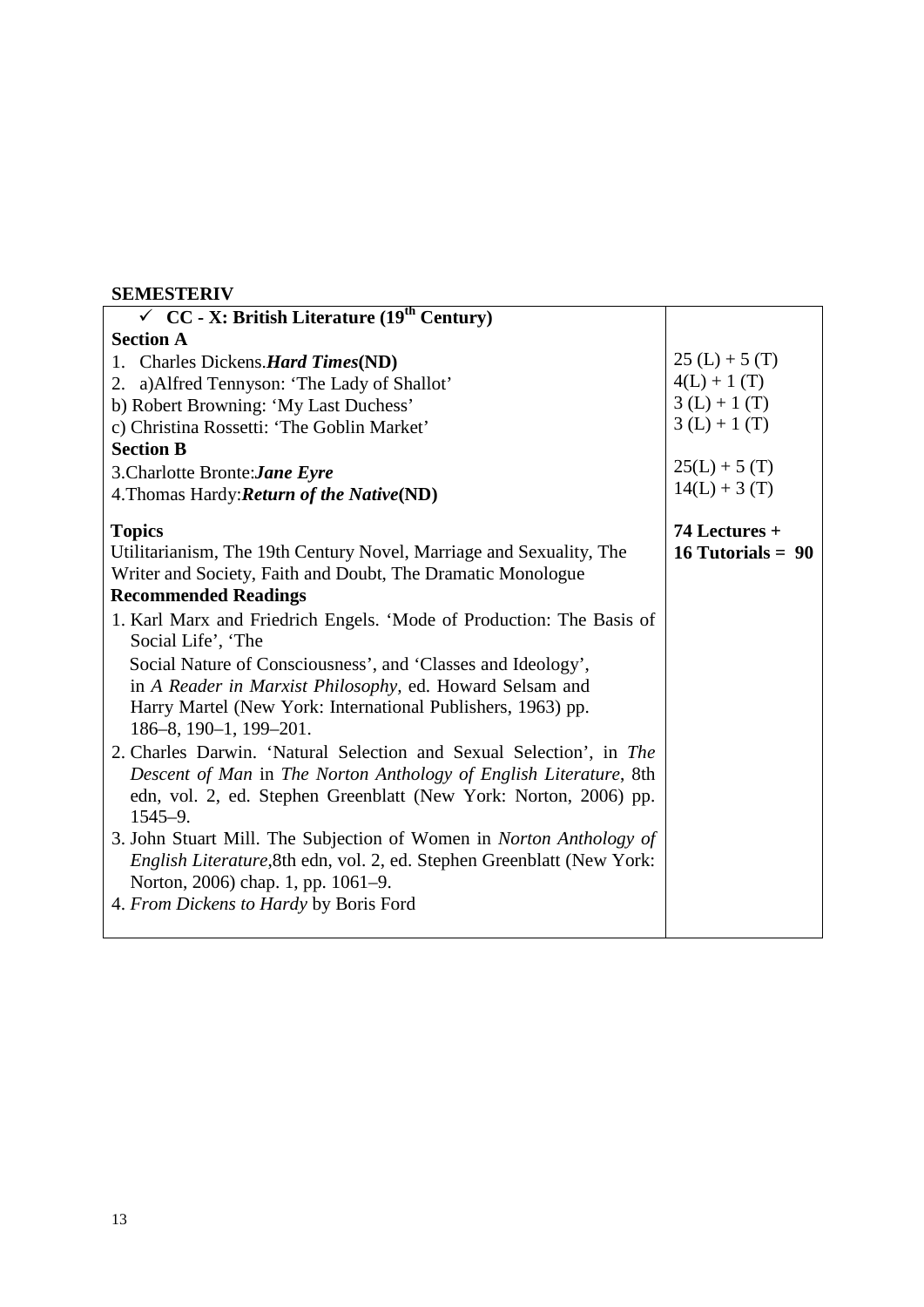### **SEMESTERV**

|    | $\checkmark$ CC - XI: Women's Writing                                   |                     |
|----|-------------------------------------------------------------------------|---------------------|
|    | <b>Section A</b>                                                        |                     |
|    | 1. a) Emily Dickinson: 'I cannot live with you', 'I'm wife; I've        | $5(L) + 1(T)$       |
|    | finished that'                                                          |                     |
|    | b) Sylvia Plath: 'Daddy'                                                | $3(L) + 1(T)$       |
|    | c) Eunice De Souza. 'Advice to Women', 'Bequest'.                       | $5(L) + 1(T)$       |
|    | 2. Jean Rhys: Wide Sargasso Sea(ND)                                     | $14(L) + 3(T)$      |
|    | <b>Section B</b>                                                        |                     |
| 3. | a) Mary Wollstonecraft: A Vindication of the Rights of Woman (New       | $14(L) + 3(T)$      |
|    | York: Norton, 1988)chap. 1, pp. 11–19; chap. 2, pp. 19–38 (ND)          |                     |
|    | b) Ramabai Ranade: 'A Testimony of our Inexhaustible Treasures',        | $8(L) + 2(T)$       |
|    | in PanditaRamabai: Through Her Own Words: Selected Works, tr.           |                     |
|    | Meera Kosambi (New Delhi: OUP, 2000) pp. 295–324 (ND)                   |                     |
|    | c) Rassundari Debi:Amar Jiban (Excerpts in Susie Tharu and K.           | $10(L) + 2(T)$      |
|    | Lalita, eds., Women's Writing in India, vol. 1 (New Delhi: OUP,         |                     |
|    | 1989 pp. 191-2) (ND)                                                    |                     |
|    | 4. a) Charlotte Perkins Gilman: 'The Yellow Wallpaper"                  | $5(L) + 1(T)$       |
|    | b) Katherine Mansfield: "Bliss"                                         | $5(L) + 1(T)$       |
|    | c) Mahasweta Devi: "Draupadi" (Tr. Gayatri Spivak, Seagull              | $5(L) + 1(T)$       |
|    |                                                                         |                     |
|    | Publishers, Kolkata)                                                    |                     |
|    | <b>Topics</b>                                                           | 74 Lectures +       |
|    | The Confessional Mode in Women's Writing, Sexual Politics, Race,        | 16 Tutorials = $90$ |
|    | Caste and Gender, Social Reform and Women's Rights                      |                     |
|    | <b>Recommended Readings</b>                                             |                     |
|    | 1. Virginia Woolf. A Room of One's Own (New York: Harcourt, 1957)       |                     |
|    | chaps. 1 and 6.                                                         |                     |
|    | 2. Simone de Beauvoir. 'Introduction', in The Second Sex, tr. Constance |                     |
|    | Borde and Shiela Malovany- Chevallier (London: Vintage, 2010) pp.       |                     |
|    | $3 - 18.$                                                               |                     |
|    | 3. Kumkum Sangari and Sudesh Vaid.Eds., 'Introduction', in Recasting    |                     |
|    | Women: Essays in Colonial History (New Delhi: Kali for Women,           |                     |
|    | 1989) pp. $1-25$ .                                                      |                     |
|    | 4. Chandra Talapade Mohanty. 'Under Western Eyes:                       |                     |
|    | Feminist<br>Scholarship<br>and Colonial Discourses', in                 |                     |
|    | Contemporary Postcolonial Theory: A Reader, ed. Padmini                 |                     |
|    | Mongia (New York: Arnold, 1996 pp. 172–97).                             |                     |
|    |                                                                         |                     |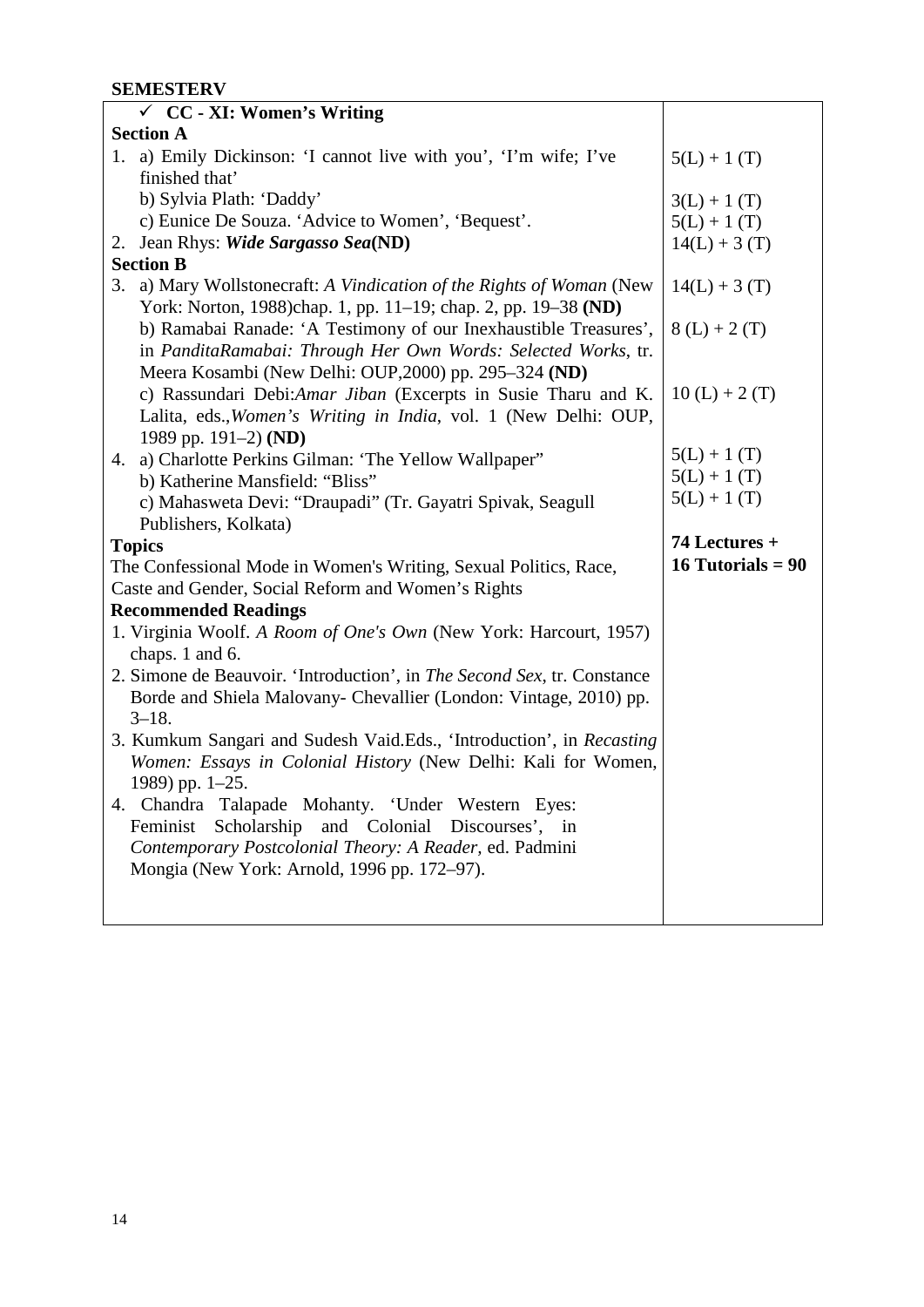## **SEMESTERV**

| $\checkmark$ CC - XII: British Literature (Early 20 <sup>th</sup> Century)       |                     |
|----------------------------------------------------------------------------------|---------------------|
| <b>Section A</b>                                                                 |                     |
| 1. Virginia Woolf: Mrs. Dalloway (ND)                                            | $16(L) + 4(T)$      |
| John Osborne: Look Back in Anger<br>2.                                           | $20(L) + 4(T)$      |
| <b>Section B</b>                                                                 |                     |
| 3. a) W.B. Yeats: 'Leda and the Swan', 'The Second Coming'                       | $9(L) + 2(T)$       |
| b) T. S. Eliot: 'The Love Song of J. Alfred Prufrock', 'The Hollow               | $15(L) + 3(T)$      |
| Men'                                                                             |                     |
| 4. James Joyce: A Portrait of the Artist as a Young Man (ND)                     | $14(L) + 3(T)$      |
| <b>Topics</b>                                                                    |                     |
| Modernism, Post-modernism and non-European Cultures, The Women's                 | 74 Lectures +       |
| Movement in the Early 20th Century, Psychoanalysis and the Stream of             | 16 Tutorials = $90$ |
| Consciousness, The Uses of Myth, The Avant Garde                                 |                     |
| <b>Recommended Readings</b>                                                      |                     |
| 1. Sigmund Freud. 'Theory of Dreams', 'Oedipus Complex', and 'The                |                     |
| Structure of the Unconscious', in The Modern Tradition, ed.                      |                     |
| Richard Ellmann et. al. (Oxford: OUP, 1965) pp. 571, 578-80, 559-                |                     |
| 63.                                                                              |                     |
| 2. T.S. Eliot. 'Tradition and the Individual Talent', in <i>Norton Anthology</i> |                     |
| of English Literature, 8th edn, vol. 2, ed. Stephen Greenblatt (New              |                     |
| York: Norton, 2006) pp. 2319–25.                                                 |                     |
| Raymond Williams. 'Introduction', in The English Novel from<br>3.                |                     |
|                                                                                  |                     |
| Dickens to Lawrence (London: Hogarth Press, 1984) pp. 9–27.                      |                     |
| 4. From James to Eliot by Boris Ford                                             |                     |
|                                                                                  |                     |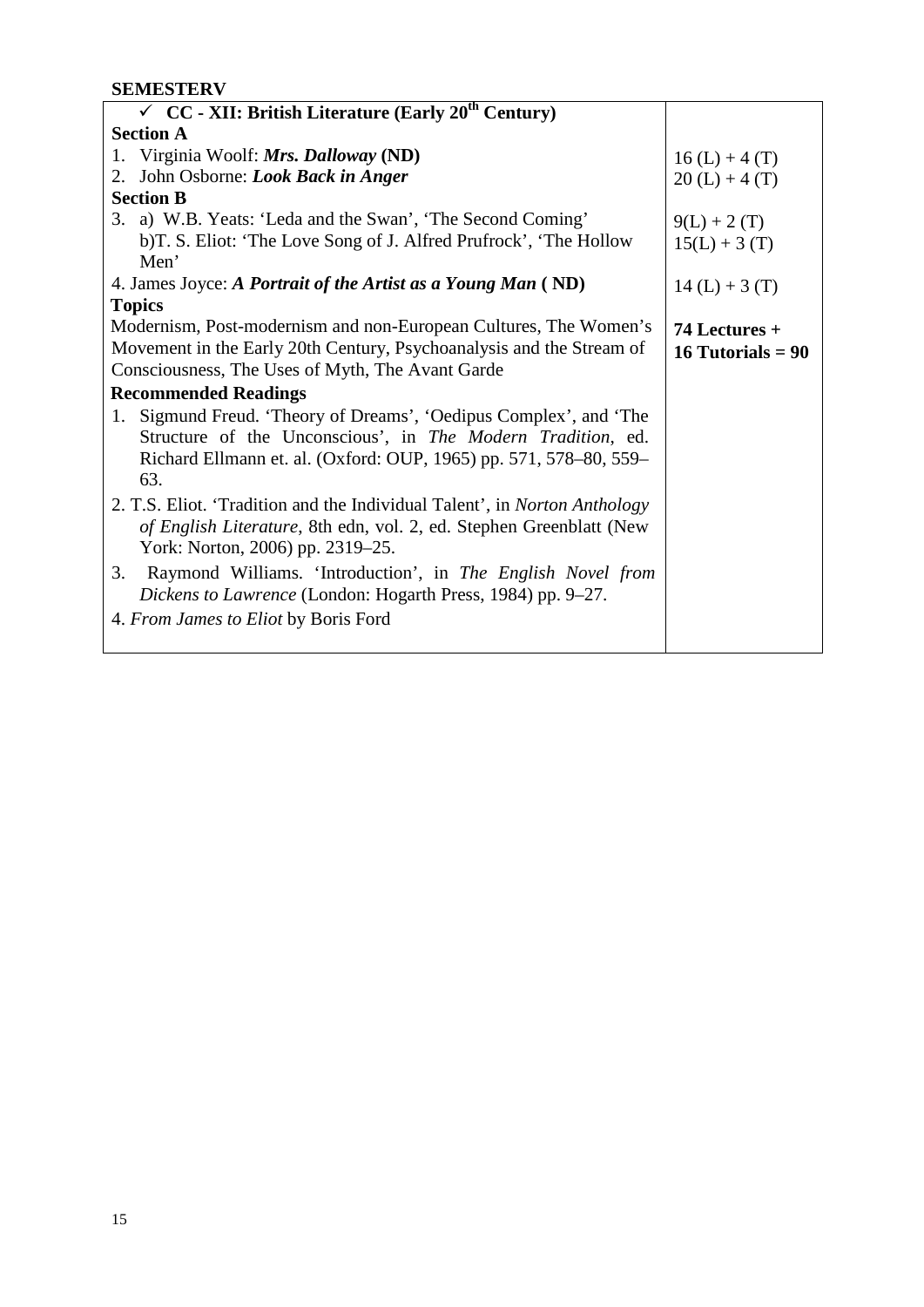| $\checkmark$ CC - XIII: Modern European Drama                           |                     |
|-------------------------------------------------------------------------|---------------------|
| <b>Section A</b>                                                        |                     |
| 1. Henrik Ibsen: A Doll's House                                         | $20(L) + 4(T)$      |
| 2. Eugene Ionesco: <i>Rhinoceros</i> (ND)                               | 16 $(L) + 3(T)$     |
| <b>Section B</b>                                                        |                     |
| 1. Bertolt Brecht: The Good Woman of Szechwan(ND)                       | $14(L) + 3(T)$      |
| 2. Samuel Beckett: Waiting for Godot                                    | $25(L) + 5(T)$      |
| <b>Topics</b>                                                           | $75$ Lectures +     |
| Politics, Social Change and the Stage, Text and Performance, European   | 15 Tutorials = $90$ |
| Drama: Realism and Beyond, Tragedy and Heroism in Modern                |                     |
| European Drama, The Theatre of the Absurd                               |                     |
| <b>Recommended Readings</b>                                             |                     |
| 1. Constantin Stanislavski. An Actor Prepares. Chap. 8, 'Faith and the  |                     |
| of Truth', tr. Elizabeth Reynolds Hapgood<br>Sense                      |                     |
| (Harmondsworth: Penguin, 1967, sections 1, 2, 7, 8, 9, pp. 121–5,       |                     |
| $137 - 46$ ).                                                           |                     |
| 2. Bertolt Brecht. 'The Street Scene', 'Theatre for Pleasure or Theatre |                     |
| for Instruction', and 'Dramatic Theatre vs Epic Theatre', in            |                     |
| Brecht on Theatre: The Development of an Aesthetic, ed. and tr.         |                     |
| John Willet (London: Methuen, 1992, pp. 68–76, 121–8.)                  |                     |
| 3. George Steiner. 'On Modern Tragedy', in The Death of Tragedy         |                     |
| (London: Faber, 1995) pp. 303–24.                                       |                     |
|                                                                         |                     |
|                                                                         |                     |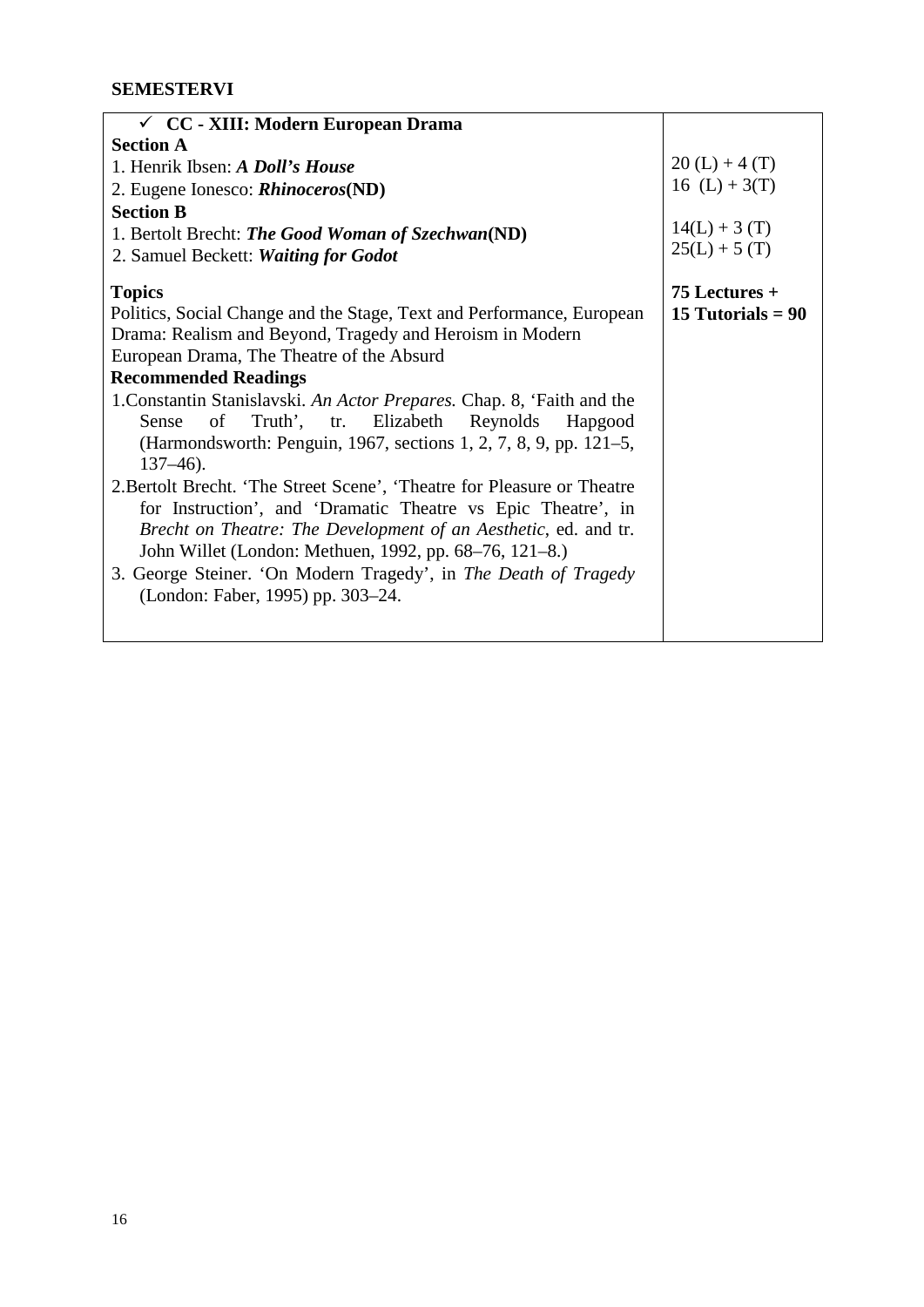### **SEMESTERVI**

| $\checkmark$ CC - XIV: Postcolonial Literatures                                                                                                                                               |                                                                  |
|-----------------------------------------------------------------------------------------------------------------------------------------------------------------------------------------------|------------------------------------------------------------------|
|                                                                                                                                                                                               |                                                                  |
| <b>Section A</b>                                                                                                                                                                              |                                                                  |
| 1. Chinua Achebe: Things Fall Apart (ND)                                                                                                                                                      | $14(L) + 2(T)$                                                   |
| 2. a) Pablo Neruda: 'Tonight I can Write'<br>b) Derek Walcott: 'A Far Cry from Africa'<br>c) David Malouf: 'Revolving Days'<br>d) Mamang Dai: 'Small Towns and the River'<br><b>Section B</b> | $4(L) + 1(T)$<br>$4(L) + 1(T)$<br>$4(L) + 1(T)$<br>$4(L) + 1(T)$ |
| 3. Salman Rushdie: <i>Haroun and the Sea of Stories</i>                                                                                                                                       | $23(L) + 5(T)$                                                   |
| 4. Mahasweta Devi: The Arrow of Chotti Munda (Tr. Gayatri Spivak,<br>Seagull Publishers) (ND)                                                                                                 | $22(L) + 4(T)$                                                   |
| <b>Recommended Reading:</b>                                                                                                                                                                   | $75$ Lectures +                                                  |
| 1. Franz Fanon, 'The Negro and Language', in Black Skin, White Masks,<br>tr. Charles                                                                                                          | 15 Tutorials = $90$                                              |
| Lam Markmann (London: Pluto Press, 2008) pp. 8–27.                                                                                                                                            |                                                                  |
| 2. Ngugi wa Thiong'o, 'The Language of African Literature', in<br>Decolonising the Mind                                                                                                       |                                                                  |
| (London: James Curry, 1986) chap. 1, sections 4–6.                                                                                                                                            |                                                                  |
| 3. Gabriel Garcia Marquez, the Nobel Prize Acceptance Speech, in                                                                                                                              |                                                                  |
| Gabriel Garcia                                                                                                                                                                                |                                                                  |
| Marquez: New Readings, ed. Bernard McGuirk and Richard Cardwell                                                                                                                               |                                                                  |
| (Cambridge:                                                                                                                                                                                   |                                                                  |
| Cambridge University Press, 1987).                                                                                                                                                            |                                                                  |
|                                                                                                                                                                                               |                                                                  |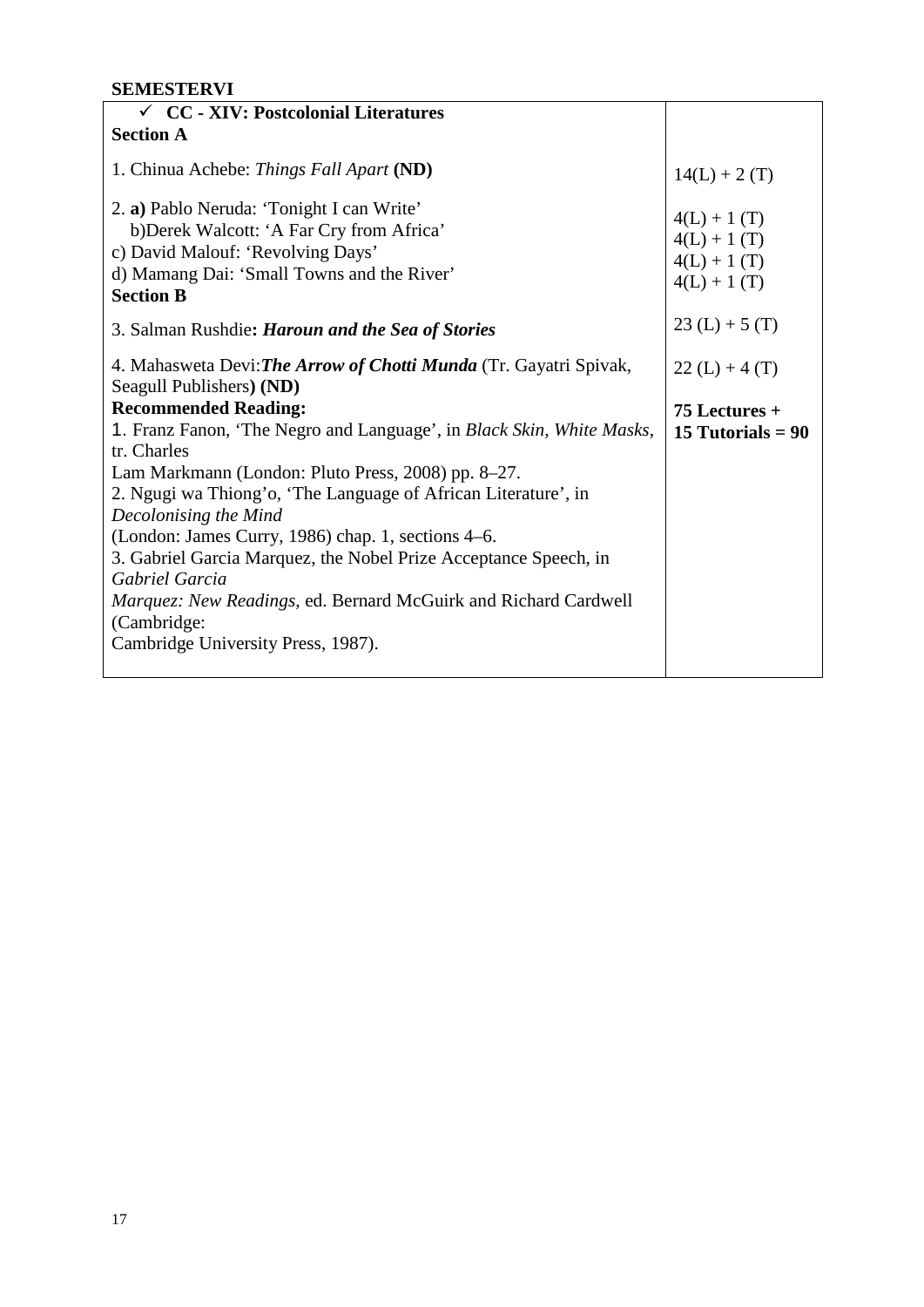### **DISCIPLINE SPECIFIC ELECTIVE**

### **SEMESTERV**

| $\checkmark$ DSE - 1                                                                                                        |                 |
|-----------------------------------------------------------------------------------------------------------------------------|-----------------|
| A: Modern Indian Writing in English Translation                                                                             |                 |
| <b>Section A</b>                                                                                                            |                 |
| 1.                                                                                                                          |                 |
| a) Premchand: 'The Shroud', in Penguin Book of Classic Urdu<br>Stories, ed. M. Assaduddin (New Delhi: Penguin/Viking, 2006) | $5(L) + 1(T)$   |
| (ND)<br>b) Tagore: Streer Patra (tr. Supriya Chaudhuri Oxford Book of                                                       | $5(L) + 1(T)$   |
| Tagore's Short Stories New Delhi: Penguin) Books, 2009. (ND)<br>c) Sharatchandra Chattopadhay: Mahesh (Drought and Other    | $5(L) + 1(T)$   |
| Stories, Sahitya Akademi edition) (ND)<br>d) Mahasweta Devi: 'The Non-Veg Cow'. Tr. Paromita Banerjee.                      | $5(L) + 1(T)$   |
| (Seagull Publishers, Kolkata) (ND)<br>2. Rabindranath Tagore: Gitanjali                                                     | $20(L) + 4(T)$  |
| 'Where the mind is without fear'                                                                                            |                 |
| 'Leave thy chanting and singing and telling beads'                                                                          |                 |
| 'Art thou abroad on this stormy night'                                                                                      |                 |
| 'Obstinate are the trammels, but my heart aches when I try to                                                               |                 |
| break them'                                                                                                                 |                 |
| <b>Section B</b>                                                                                                            | $18(L) + 3(T)$  |
| 3. Tagore: Gora (tr. Sujit Mukerjee, Sahitya Akademi publishers, New                                                        |                 |
| Delhi) (ND)                                                                                                                 | $18(L) + 3(T)$  |
| 4. M.K. Gandhi: Hind Swaraj. (Tr. Anthony Parel. 'Swaraj', 'Passive                                                         |                 |
| Resistance' and 'Education')                                                                                                | 76 Lectures +   |
| <b>Topics</b>                                                                                                               | 14 Tutorials=90 |
| The Aesthetics of Translation, Linguistic Regions and Languages,                                                            |                 |
| Modernity in Indian Literature, Caste, Gender and Resistance, Questions                                                     |                 |
| of Form in 20th Century Indian Literature.                                                                                  |                 |
| <b>Recommended Readings</b>                                                                                                 |                 |
| Namwar Singh, 'Decolonising the Indian Mind', tr. Harish Trivedi,<br>1.                                                     |                 |
| Indian Literature, no. 151 (Sept./Oct. 1992).                                                                               |                 |
| 2. B.R. Ambedkar, Annihilation of CasteInDr. Babasaheb Ambedkar:                                                            |                 |
| Writings and Speeches, vol. 1 (Maharashtra: Education Department,                                                           |                 |
| Government of Maharashtra, 1979) chaps. 4, 6, and 14.                                                                       |                 |
| 3. Sujit Mukherjee, 'A Link Literature for India', in Translation as                                                        |                 |
| Discovery (Hyderabad:Orient Longman, 1994) pp. 34–45.                                                                       |                 |
| 4. G.N. Devy, 'Introduction', from After Amnesia in The G.N. Devy                                                           |                 |
| Reader (New Delhi: Orient BlackSwan, 2009) pp. 1–5.                                                                         |                 |
|                                                                                                                             |                 |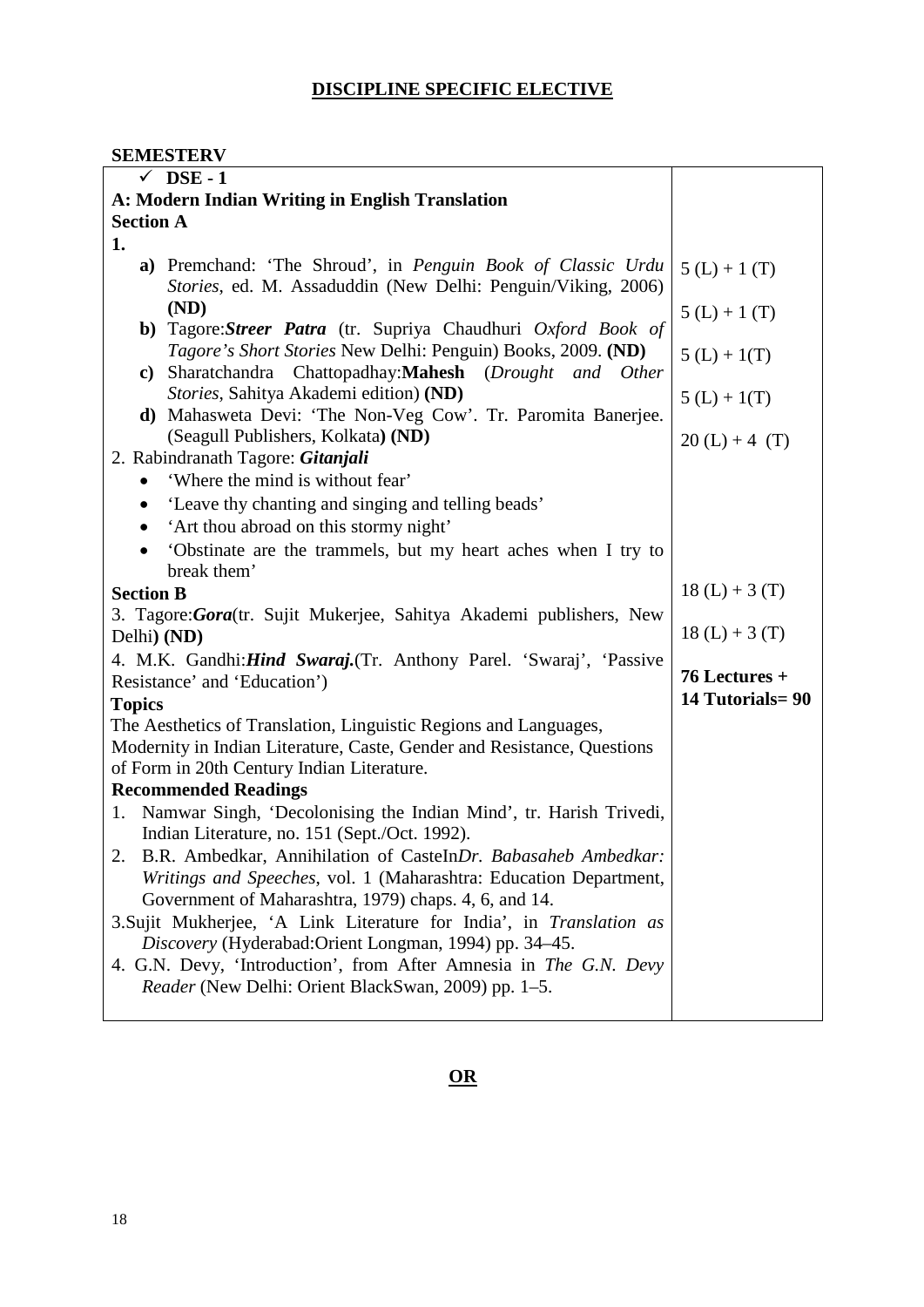## **SEMESTER V**

| <b>DSE-1</b>                                                                    |                     |
|---------------------------------------------------------------------------------|---------------------|
| <b>B: Travel Writing</b>                                                        |                     |
| 1. Ibn Batuta: 'The Court of Muhammad bin Tughlaq'                              | $8(L) + 2(T)$       |
| Khuswant Singh's City Improbable: Writings on Delhi, Penguin                    | $8(L) + 2(T)$       |
| Publisher                                                                       |                     |
| Al Biruni: Chapter LXIII, LXIV, LXV, LXVI, in India by Al Biruni,               | 5 $(L) + 1(T)$      |
| edited by Qeyamuddin Ahmad, National Book Trust of India                        |                     |
| 2. Mark Twain: The Innocent Abroad (Chapter VII, VIII and IX)                   | $10(L) + 2(T)$      |
| (Wordsworth Classic                                                             |                     |
| Edition)                                                                        |                     |
| Ernesto Che Guevara: The Motorcycle Diaries: A Journey around                   | $10(L) + 2(T)$      |
| South America (the Expert, Home land for victor, The city of                    |                     |
| viceroys), Harper Perennial                                                     |                     |
| William Dalrymple: City of Dijnn (Prologue, Chapters I and II)<br>3.            | $6(L) + 1(T)$       |
| Penguin Books<br>Rahul Sankrityayan: From Volga to Ganga (Translation by Victor | 9 (L) + 2 (T)       |
| Kierman) (SectionI to Section II) Pilgrims Publishing                           |                     |
| 4. Nahid Gandhi: Alternative Realties: Love in the Lives of Muslim              | $9(L) + 2(T)$       |
| Women, Chapter 'Love, War and Widow', Westland, 2013                            |                     |
| Elisabeth Bumiller: May You be the Mother of a Hundred Sons: a                  | $9(L) + 2(T)$       |
| Journeyamong the Women of India, Chapters 2 and 3, pp.24-74 (New                |                     |
| York: PenguinBooks, 1991)                                                       | 74 Lectures +       |
| <b>Topics</b>                                                                   | 16 Tutorials = $90$ |
| Travel Writing and Ethnography, Gender and Travel, Globalization and            |                     |
| Travel, Travel and Religion, Orientalism and Travel                             |                     |
| <b>Recommended Readings</b>                                                     |                     |
| 1. Susan Bassnett, 'Travel Writing and Gender', in Cambridge                    |                     |
| <b>Companion to Travel</b>                                                      |                     |
| Writing, ed. Peter Hulme and Tim Young (Cambridge: CUP,2002) pp,                |                     |
| 225-241<br>2. Tabish Khair, 'An Interview with William Dalyrmple and Pankaj     |                     |
| Mishra' in                                                                      |                     |
| Postcolonial Travel Writings: Critical Explorations, ed. Justin D               |                     |
| <b>Edwards and Rune</b>                                                         |                     |
| Graulund (New York: Palgrave Macmillan, 2011), 173-184                          |                     |
| 3. Casey Balton, 'Narrating Self and Other: A Historical View', in Travel       |                     |
| Writing: The                                                                    |                     |
| Self and The Other (Routledge, 2012), pp.1-29                                   |                     |
| 4. Sachidananda Mohanty, 'Introduction: Beyond the Imperial Eyes' in            |                     |
| <b>Travel Writing</b>                                                           |                     |
| and Empire (New Delhi: Katha, 2004) pp. ix -xx.                                 |                     |
|                                                                                 |                     |
|                                                                                 |                     |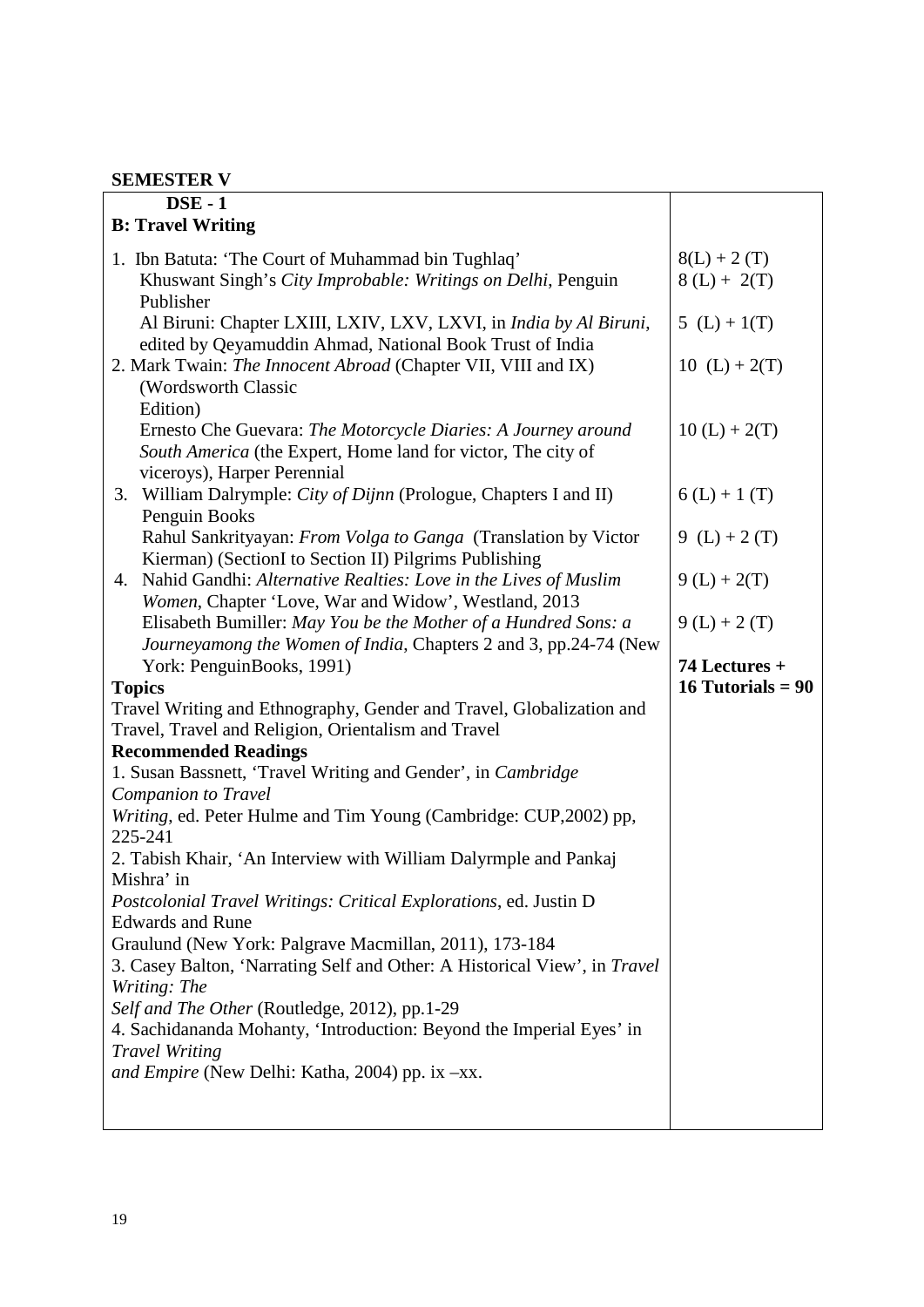#### **SEMESTERV**

| $DSE-2:$<br>✓                                                                                                                                                                   |                                  |
|---------------------------------------------------------------------------------------------------------------------------------------------------------------------------------|----------------------------------|
| <b>A: Partition Literature</b>                                                                                                                                                  |                                  |
| <b>Section A</b>                                                                                                                                                                |                                  |
| 1. Amitav Ghosh: The Shadow Lines.<br>2. Khushwant Singh: Train to Pakistan(ND)                                                                                                 | $22(L) + 4(T)$<br>$15(L) + 3(T)$ |
| <b>Section B</b>                                                                                                                                                                |                                  |
| 3.                                                                                                                                                                              |                                  |
| a) Dibyendu Palit: 'Alam's Own House', tr. Sarika Chaudhuri in<br>Bengal Partition Stories: An Unclosed Chapter, ed. Bashabi<br>Fraser (London: Anthem Press, 2008) pp. 453–72. | $4(L) + 1(T)$                    |
| b) Manik Bandhopadhya: 'The Final Solution', tr. Rani Ray,<br><b>Mapmaking: Partition Stories from Two</b><br><b>Bengals</b> , ed.                                              | $5(L) + 1(T)$                    |
| DebjaniSengupta (New Delhi: Srishti, 2003) pp.23-39<br>c) Saadat Hasan Manto: "Toba Tek Sing", in Black Margins: Manto,<br>tr. M.Asaduddin (New Delhi: Katha, 2003) pp. 212–20  | $5(L) + 1(T)$                    |
| d) LalithambikaAntharajanam: 'A Leaf in the Storm', tr. K. Narayana<br>Chandran, inStories about the Partition of Indiaed. AlokBhalla<br>(New Delhi: Manohar, 2012)             | $5(L) + 1(T)$                    |
| 4. Bapsi Sidhwa: Ice Candy Man (ND)                                                                                                                                             | $20(L) + 3(T)$                   |
| <b>Topics</b>                                                                                                                                                                   |                                  |
| Colonialism, Nationalism, and the Partition, Communalism and Violence,                                                                                                          | $76$ Lectures +                  |
| Homelessness and Exile, Women in the Partition                                                                                                                                  | 14 Tutorials = $90$              |
| <b>Recommended Readings and Screenings</b>                                                                                                                                      |                                  |
| 1. Ritu Menon and KamlaBhasin, 'Introduction', in Borders and<br>Boundaries (NewDelhi: Kali for Women, 1998).                                                                   |                                  |
| 2. Sukrita P. Kumar, Narrating Partition (Delhi: Indialog, 2004).                                                                                                               |                                  |
| 3. Urvashi Butalia, The Other Side of Silence: Voices from the Partition<br>of India (Delhi: Kali for Women, 2000).                                                             |                                  |
| 4. Sigmund Freud, 'Mourning and Melancholia', in The Complete<br>Psychological Worksof Sigmund Freud, tr. James Strachey (London:<br>Hogarth Press, 1953) pp. 3041–53.          |                                  |
| GaramHawa (dir. M.S. Sathyu, 1974)                                                                                                                                              |                                  |
| KhamoshPaani: Silent Waters (dir. SabihaSumar, 2003)                                                                                                                            |                                  |
| Subarnarekha (dir. RitwikGhatak, 1965)                                                                                                                                          |                                  |

*OR*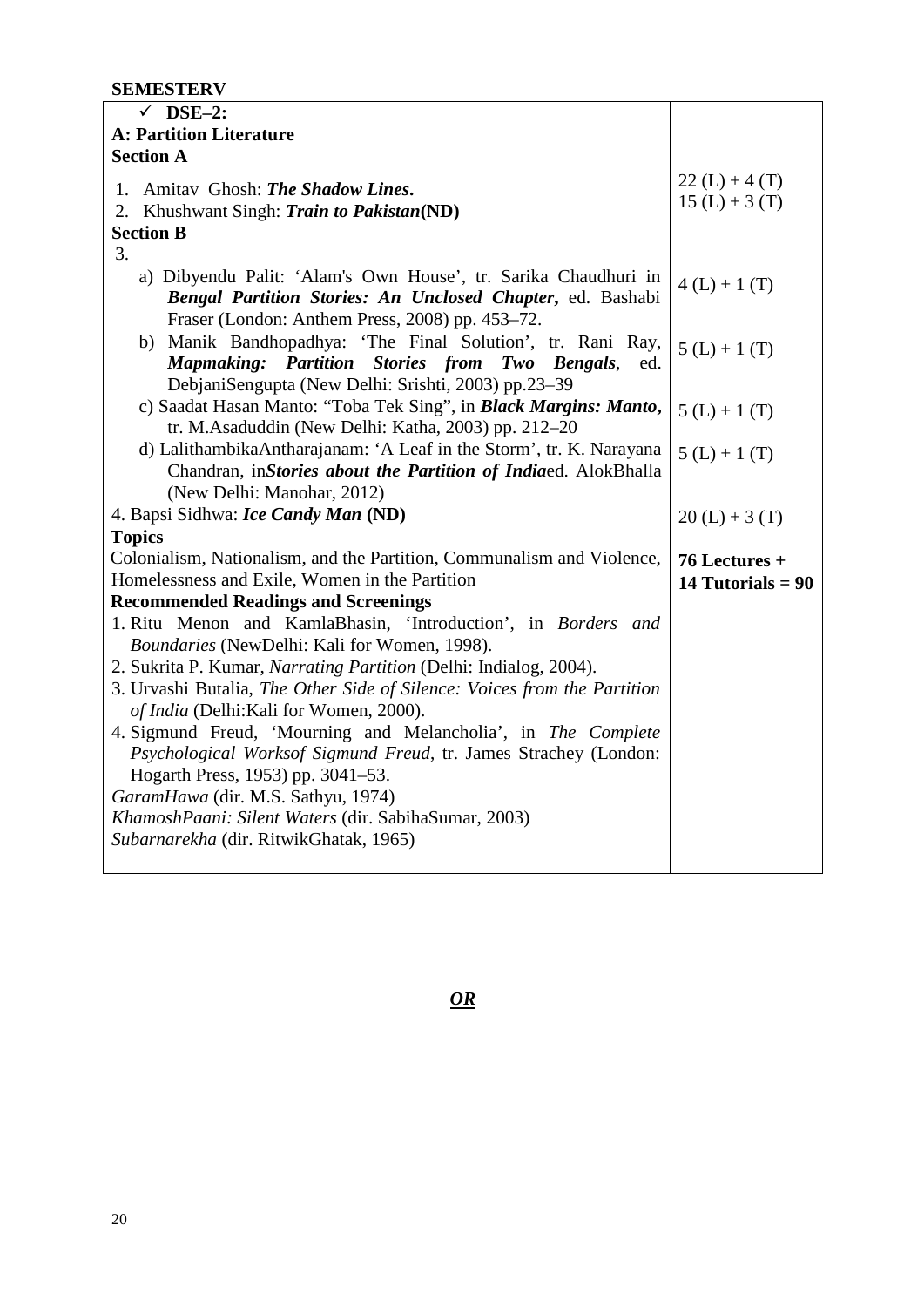## **SEMESTER V**

| $DSE-2:$                                                                       |                   |
|--------------------------------------------------------------------------------|-------------------|
| <b>B: British Literature: Post-WWII</b>                                        |                   |
| 1. John Fowles: The French Lieutenant's Woman                                  |                   |
| 2. Jeanette Winterson: Sexing the Cherry                                       | $20(L) + 4(T)$    |
| 3. Hanif Kureshi: My Beautiful Launderette                                     | $18(L) + 3(T)$    |
| 4. a) Phillip Larkin: 'Whitsun Weddings', 'Church Going'                       | $18(L) + 3(T)$    |
| b) Ted Hughes: 'Hawk Roosting', 'Crow's Fall'                                  | $6(L) + 1(T)$     |
| c) Seamus Heaney: 'Digging', 'Casualty'                                        | $6(L) + 1(T)$     |
| d) Carol Anne Duffy: 'Text', 'Stealing'                                        | $4(L) + 1(T)$     |
| <b>Topics</b>                                                                  | $4(L) + 1(T)$     |
| Postmodernism in British Literature, Britishness after 1960s,                  |                   |
| Intertextuality and Experimentation, Literature and Counterculture             | $76$ Lectures +   |
| <b>Recommended Readings</b>                                                    | 14 Tutorials = 90 |
| 1. Alan Sinfield, 'Literature and Cultural Production', in <i>Literature</i> , |                   |
| <i>Politics, and Culturein Postwar Britain (Berkley and Los Angeles:</i>       |                   |
| University of California Press, 1989)pp. 23–38.                                |                   |
| 2. Seamus Heaney, 'The Redress of Poetry', in The Redress of Poetry            |                   |
| (London: Faber, 1995) pp. 1–16.                                                |                   |
| 3. Patricia Waugh, 'Culture and Change: 1960-1990', in The Harvest of          |                   |
| The Sixties: English Literature And Its Background, 1960-1990 (Oxford:         |                   |
| OUP, 1997).                                                                    |                   |
|                                                                                |                   |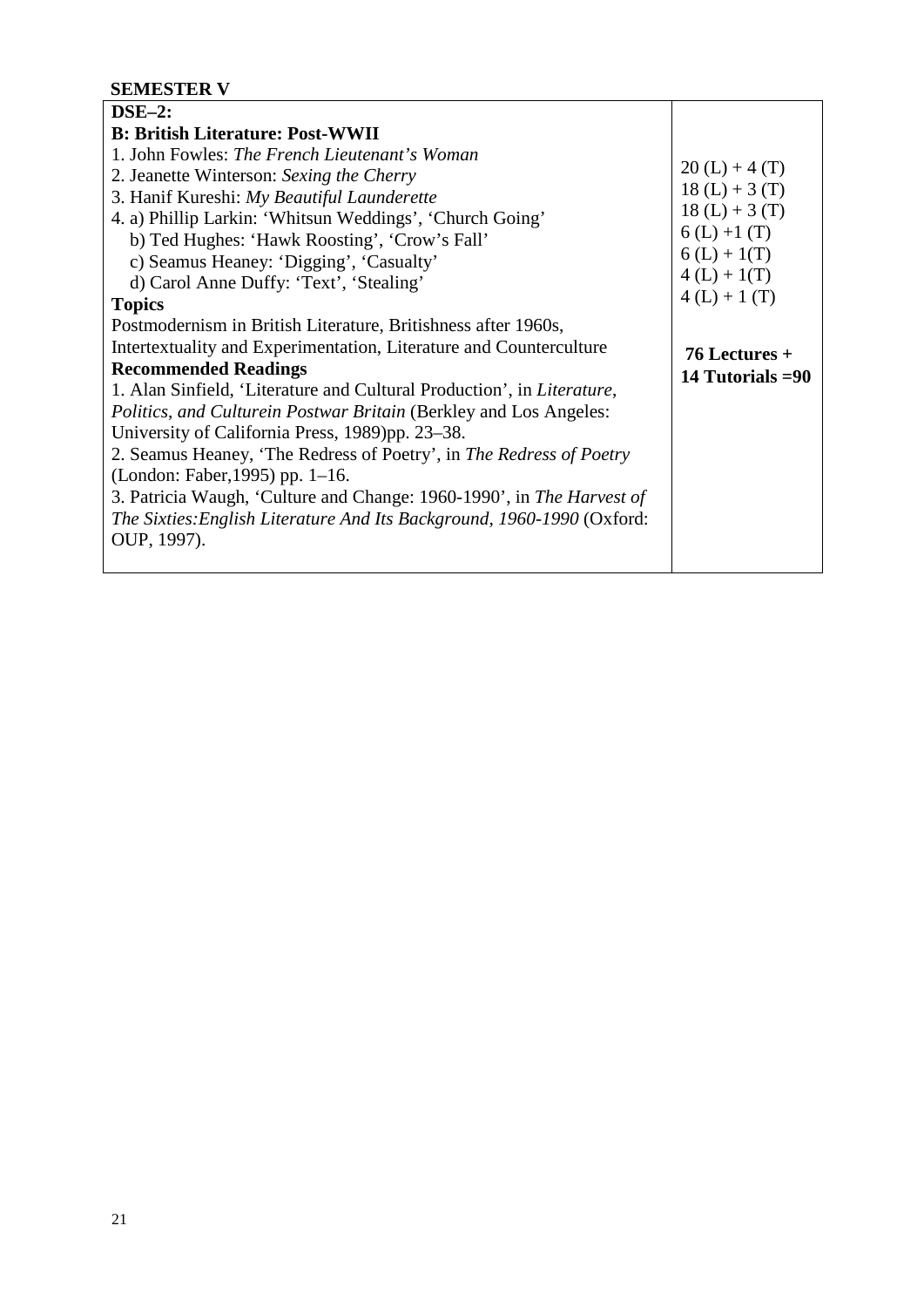## **SEMESTER VI**

|                           | $\sqrt{\phantom{0}DSE-3}$                                                                                                                                                                                                                                               |                     |
|---------------------------|-------------------------------------------------------------------------------------------------------------------------------------------------------------------------------------------------------------------------------------------------------------------------|---------------------|
| <b>A: Literary Theory</b> |                                                                                                                                                                                                                                                                         |                     |
|                           | <b>Section A</b>                                                                                                                                                                                                                                                        |                     |
|                           | 1. Marxism                                                                                                                                                                                                                                                              |                     |
|                           | Genealogy and definition; Scope and relevance in textual<br>reading; Major theorists; Key terms Class, Base and<br>Superstructure, Dialectics, Interpellation,                                                                                                          | $16(L) + 3(T)$      |
|                           | 2. Poststructuralism                                                                                                                                                                                                                                                    |                     |
|                           | Genealogy and definition; Scope and relevance Major theorists;<br>Key terms. Logocentrism,, Binaries, Deconstruction, Hyperreal-<br>Simulation.                                                                                                                         | $21(L) + 4(T)$      |
|                           | <b>Section B</b>                                                                                                                                                                                                                                                        |                     |
| 3.                        | Feminism                                                                                                                                                                                                                                                                | $18(L) + 3(T)$      |
|                           | Genealogy and definition; Scope and relevance in textual                                                                                                                                                                                                                |                     |
|                           | reading; Major theorists; Key terms. Phallocentrism, Androgyny,                                                                                                                                                                                                         |                     |
|                           | Sex and Gender, Ecriture Feminine                                                                                                                                                                                                                                       |                     |
|                           | <b>4. Postcolonial Studies</b>                                                                                                                                                                                                                                          | $21(L) + 4(T)$      |
|                           | Genealogy and definition; Scope and relevance in textual                                                                                                                                                                                                                |                     |
|                           | reading; Major theorists; Key terms (any 4)                                                                                                                                                                                                                             |                     |
|                           | Imperialism and Colonialism, Orientalism, Nation and Nationalism,                                                                                                                                                                                                       |                     |
|                           | Diaspora.                                                                                                                                                                                                                                                               |                     |
|                           | <b>Topics</b>                                                                                                                                                                                                                                                           |                     |
|                           | The East and the West, Questions of Alterity, Power, Language, and                                                                                                                                                                                                      |                     |
|                           | Representation, The State and Culture                                                                                                                                                                                                                                   | 76 Lectures +       |
|                           |                                                                                                                                                                                                                                                                         | 14 Tutorials = $90$ |
|                           | <b>Recommended Essays</b>                                                                                                                                                                                                                                               |                     |
|                           | Antonio Gramsci, 'The Formation of the Intellectuals' and 'Hegemony (Civil<br>Society) and Separation of Powers', in Selections from the Prison Notebooks, ed.<br>and tr. Quentin Hoare and Geoffrey Novell Smith (London: Lawrence and Wishart,<br>1971) pp. 5, 245–6. |                     |
| $\bullet$                 | Louis Althusser, 'Ideology and Ideological State Apparatuses', in Lenin and<br>Philosophy and Other Essays (New Delhi: Aakar Books, 2006) pp. 85-126.                                                                                                                   |                     |
| ٠                         | Jacques Derrida, 'Structure, Sign and Play in the Discourse of the Human<br>Science', tr. Alan Bass, in Modern Criticism and Theory: A Reader, ed. David<br>Lodge (London: Longman, 1988) pp. 108-23.                                                                   |                     |
| $\bullet$                 | Michel Foucault, 'Truth and Power', in Power and Knowledge, tr. Alessandro<br>Fontana and Pasquale Pasquino (New York: Pantheon, 1977) pp. 109-33.                                                                                                                      |                     |
| $\bullet$                 | Elaine Showalter, 'Twenty Years on: A Literature of Their Own Revisited', in A<br>Literature of Their Own: British Women Novelists from Bronte to Lessing (1977.<br>Rpt. London: Virago, 2003) pp. xi-xxxiii.                                                           |                     |
| $\bullet$                 | Luce Irigaray, 'When the Goods Get Together' (from This Sex Which is Not One),<br>in New French Feminisms, ed. Elaine Marks and Isabelle de Courtivron (New<br>York: Schocken Books, 1981) pp. 107-10.                                                                  |                     |
| ٠                         | Mahatma Gandhi, 'Swaraj' 'Passive Resistance' and 'Education', in Hind Swaraj<br>and Other Writings, ed. Anthony J Parel (Delhi: CUP, 1997) pp. 88-106.                                                                                                                 |                     |
| ٠                         | Edward Said, 'The Scope of Orientalism' in Orientalism (Harmondsworth:<br>Penguin, 1978) pp. 29-110.                                                                                                                                                                    |                     |
| ٠                         | Aijaz Ahmad, "Indian Literature": Notes towards the Definition of a Category', in                                                                                                                                                                                       |                     |
|                           | In Theory: Classes, Nations, Literatures (London: Verso, 1992) pp. 243-285.                                                                                                                                                                                             |                     |
|                           | Terry Eagleton, Literary Theory: An Introduction(Oxford: Blackwell, 2008).                                                                                                                                                                                              |                     |
|                           | Peter Barry, Beginning Theory (Manchester: Manchester University Press, 2002).                                                                                                                                                                                          |                     |
|                           | David Hawkes. Ideology. Routledge Critical Idioms                                                                                                                                                                                                                       |                     |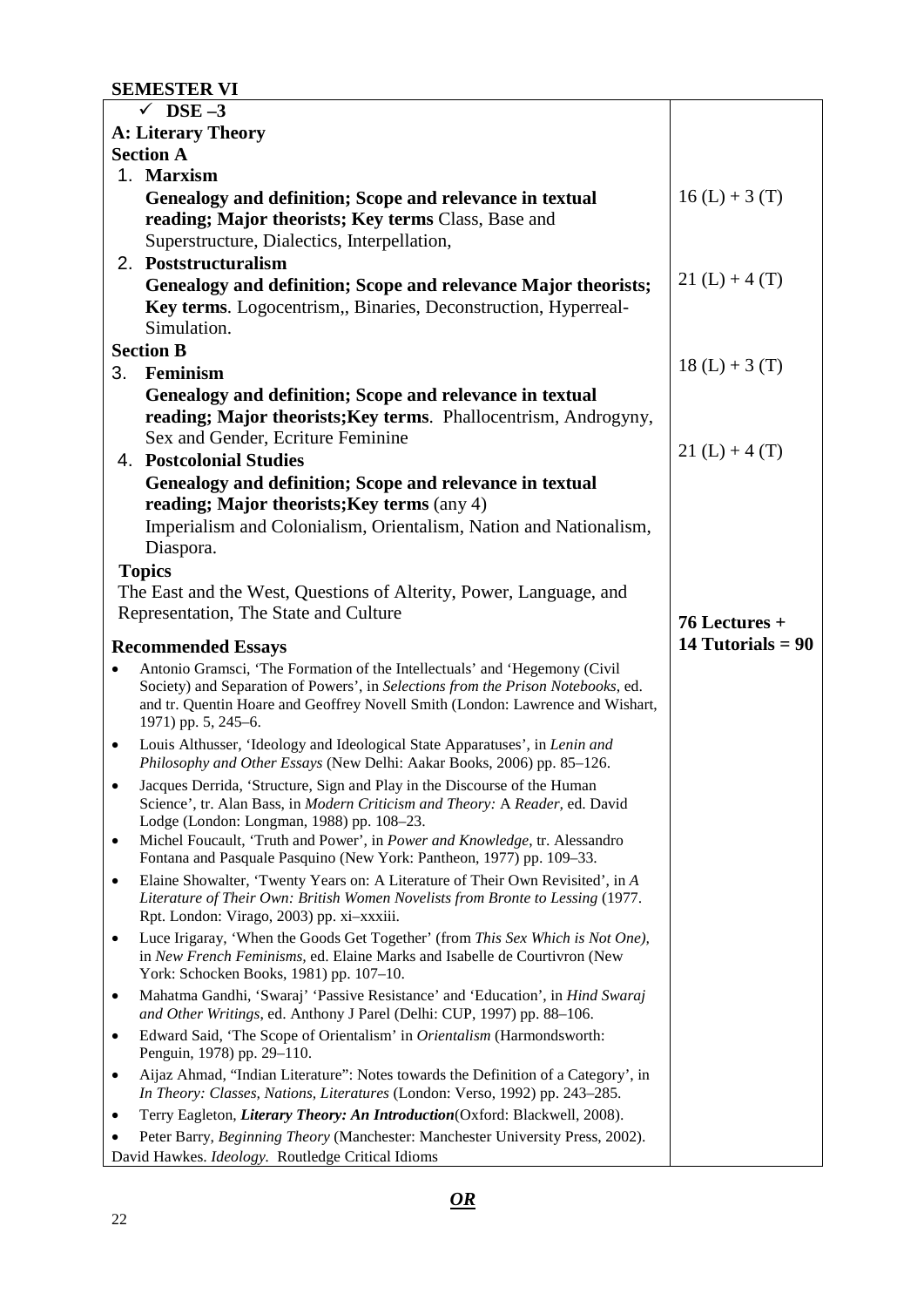## **SEMESTER VI**

| $DSE-3$                                                                                                                                                                |                                                                      |
|------------------------------------------------------------------------------------------------------------------------------------------------------------------------|----------------------------------------------------------------------|
| <b>B. Research Methodology</b>                                                                                                                                         |                                                                      |
| 1. Practical Criticism and Writing a Term paper<br>2. Conceptualizing and Drafting Research Proposals<br>3. On Style Manuals<br>4. Notes, References, and Bibliography | $18(L) + 3(T)$<br>$18(L) + 3(T)$<br>$20(L) + 4(T)$<br>$20(L) + 4(T)$ |
| <b>Recommended Readings</b>                                                                                                                                            | $76$ Lectures +                                                      |
| Gabriele Griffin Research Methods for English Studies Edinburgh UP<br>$MLA$ Handbook $8th$ Ed. By The Modern Language Association of<br>America                        | 14 Tutorials $= 90$                                                  |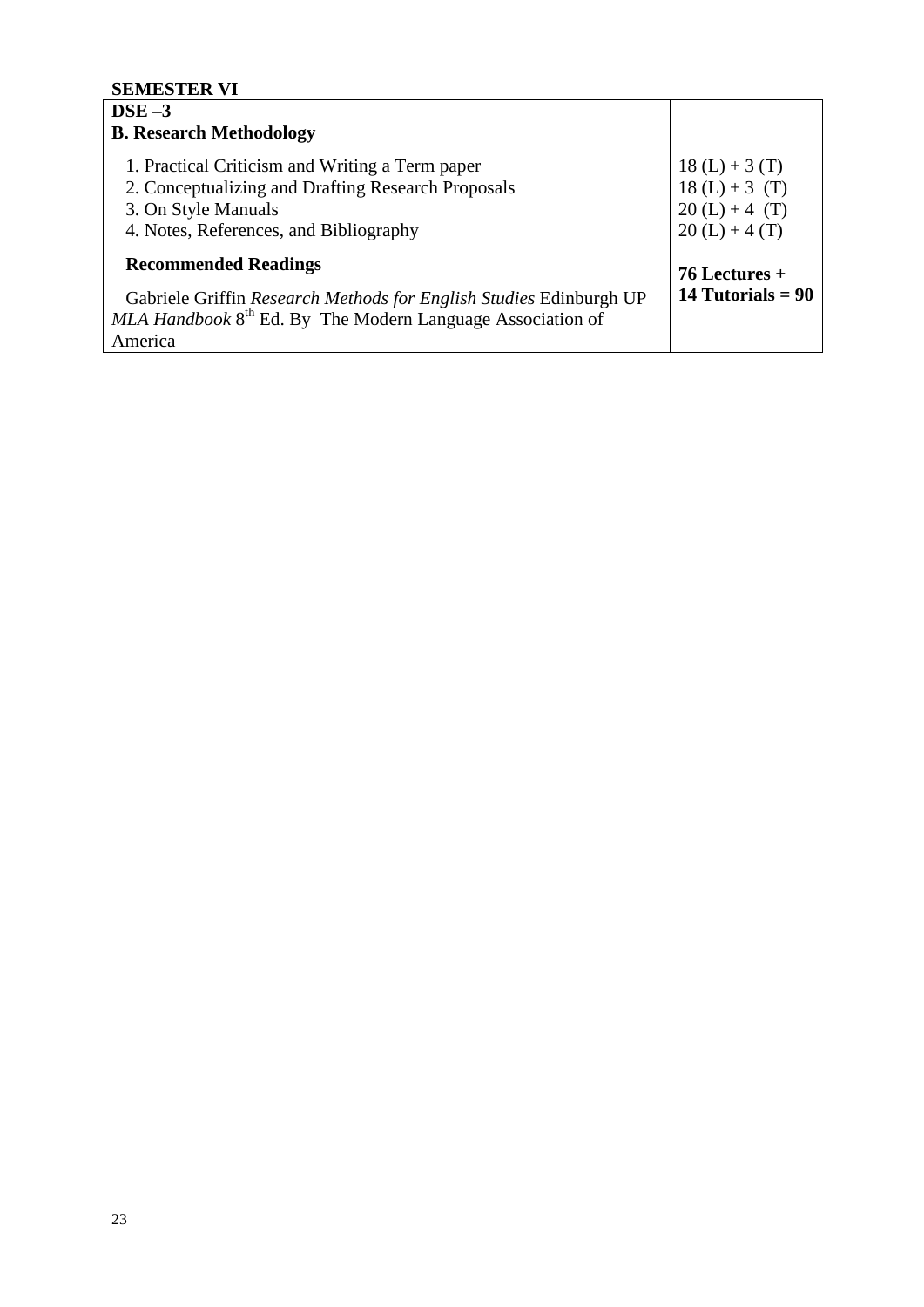## **SEMESTERVI**

| $\sqrt{}$ DSE -4                                                           |                     |  |
|----------------------------------------------------------------------------|---------------------|--|
| A: Literary Criticism and History of the English Language                  |                     |  |
| <b>Section A.</b>                                                          |                     |  |
| 1. History of the English Language.                                        |                     |  |
| a) Evolution of the English language (Semantic Change,                     | $8(L) + 2(T)$       |  |
| <b>Standardization, Outgrowing Gender Bias)</b>                            |                     |  |
| b) Event, Translation, Individual contribution and the English             | $8(L) + 2(T)$       |  |
| language (Christianization, Bible, Shakespeare)                            |                     |  |
| c) Enrichment of the English language (Latin, French&                      | $8(L) + 2(T)$       |  |
| Scandinavian Influences and the Influence of Science and                   |                     |  |
|                                                                            |                     |  |
| Technology)                                                                |                     |  |
| Expansion of Vocabulary & Branching Off (Word Formation,<br>d)             | $8(L) + 2(T)$       |  |
| Indian English & American English)                                         |                     |  |
|                                                                            |                     |  |
| <b>SECTION B (ND)</b>                                                      |                     |  |
| 1. A. Philip Sidney. Apologie for Poetry.                                  | $8(L) + 2(T)$       |  |
| B. John Dryden. Essay on Dramatic Poesy.                                   | $8(L) + 2(T)$       |  |
| C. Alexander Pope. Essay in Criticism                                      | $4(L) + 1(T)$       |  |
| 2. A) William Wordsworth. Preface to the Lyrical Ballads (1802).           | $8(L) + 2(T)$       |  |
| B) S. T. Coleridge. Biographia Literaria. Chapter XIV                      | $4(L) + 1(T)$       |  |
| 3. A) Mathew Arnold. Culture and Anarchy.                                  | $6(L) + 1(T)$       |  |
| B)T. S. Eliot. 'Tradition and the Individual Talent'                       | $4(L) + 1(T)$       |  |
| (Prescribed texts are not for detailed study. Texts may be introduced to   |                     |  |
| acquaint students with key-concepts some of which are given below:         | 74 Lectures +       |  |
| Apologie: Defence of the charge that poets are liars and view on role of   | 18 Tutorials = $90$ |  |
| metre in poetry                                                            |                     |  |
| <i>EDP</i> : Views on the Superiority of English plays and Shakespeare     |                     |  |
| EC: Imitation, Correctness, Classical notion of Originality                |                     |  |
| Preface to LB: Wordswoth's views on poetic diction and language of         |                     |  |
| poetry                                                                     |                     |  |
| BL: Distinction between Primary and Secondary Imagination & Fancy &        |                     |  |
| Imagination                                                                |                     |  |
| C&A: Definition of Culture and Culture as a remedy                         |                     |  |
| T&IT: Notion of Tradition, Historical Sense, Novelty/ Originality,         |                     |  |
| Impersonality)                                                             |                     |  |
| <b>Topics</b>                                                              |                     |  |
| Classicism; English adaptations, imitation, imagination, pleasure          |                     |  |
| <b>Recommended Readings</b>                                                |                     |  |
| 1. C.S. Lewis. Introduction in An Experiment in Criticism, Cambridge       |                     |  |
| University Press1992                                                       |                     |  |
| 2. M.H. Abrams. The Mirror and the Lamp, Oxford University Press,          |                     |  |
| 1971                                                                       |                     |  |
|                                                                            |                     |  |
| Stephen G. Nicholas: Concepts of Criticism,<br>3. Rene Wellek.             |                     |  |
| Connecticut, Yale                                                          |                     |  |
| University 1963                                                            |                     |  |
| Taylor and Francis Eds. An Introduction to Literature, Criticism and<br>4. |                     |  |
| Theory, Routledge, 1996                                                    |                     |  |
| 5. B. Prasad. An Introduction to English Criticism. MacMillan: Delhi       |                     |  |
|                                                                            |                     |  |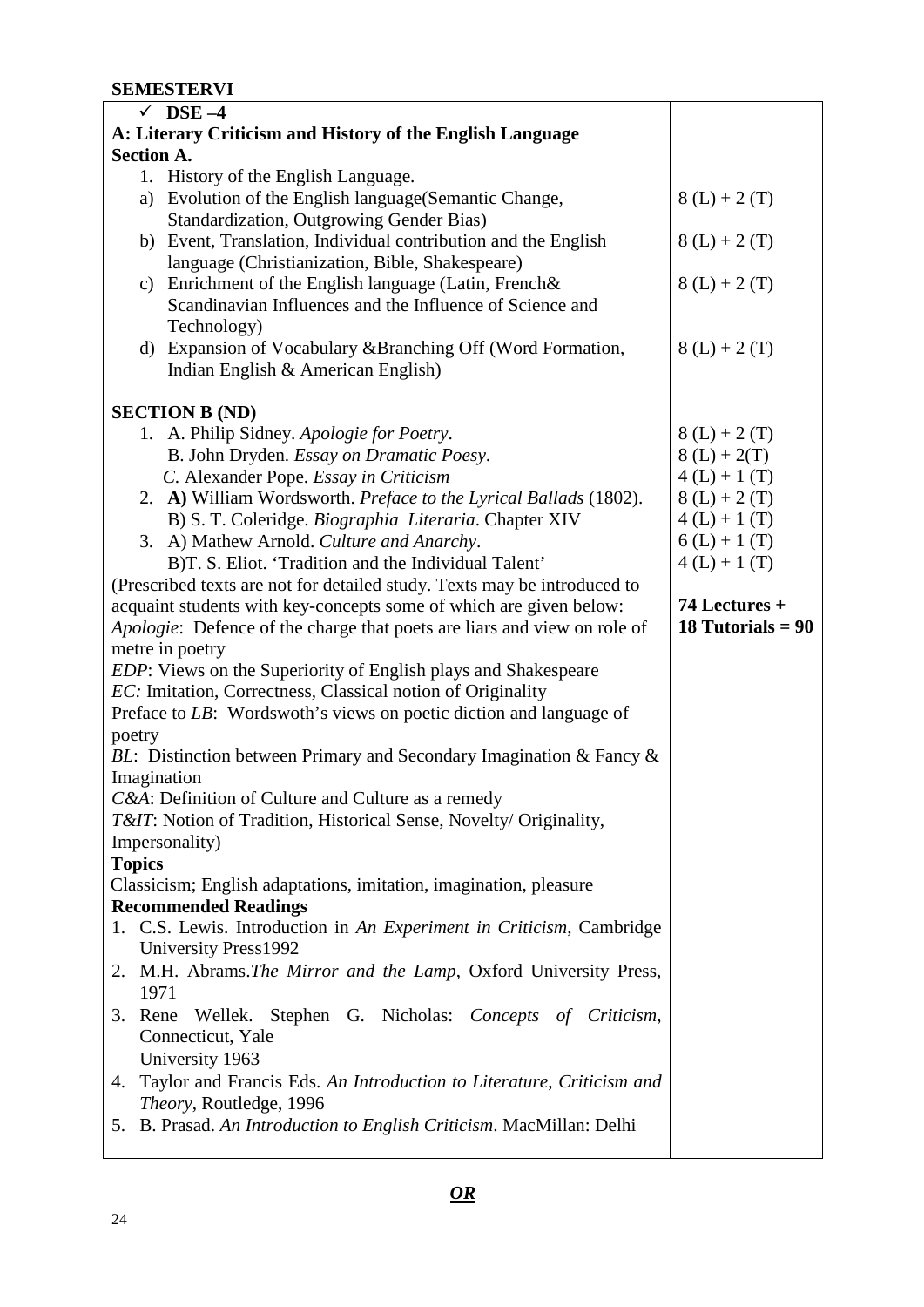## **SEMESTERVI**

| $\bf{DSE}-4$                                                                |                     |
|-----------------------------------------------------------------------------|---------------------|
| <b>B:</b> Literature of the Indian Diaspora                                 |                     |
| 1. M. G. Vassanji: The Book of Secrets (Penguin, India)                     | $20(L) + 4(T)$      |
| 2. Rohinton Mistry: A Fine Balance (Alfred A Knopf)                         | $20(L) + 4(T)$      |
| 3. Meera Syal: Anita and Me (Harper Collins)                                | $18(L) + 3(T)$      |
| 4. Jhumpa Lahiri: The Namesake (Houghton Mifflin Harcourt)                  | $18(L) + 3(T)$      |
| <b>Topics</b>                                                               |                     |
| The Diaspora, Nostalgia, New Medium, Alienation                             | $76$ Lectures +     |
| <b>Recommended Reading</b>                                                  | 14 Tutorials $= 90$ |
| 1. "Introduction: The diasporic imaginary" in Mishra, V. (2008).            |                     |
| Literature of the Indian                                                    |                     |
| diaspora. London: Routledge                                                 |                     |
| 2. "Cultural Configurations of Diaspora," in Kalra, V. Kaur, R. and         |                     |
| Hutynuk, J. (2005).                                                         |                     |
| Diaspora & Hybridity. London: Sage Publications.                            |                     |
| 3. "The New Empire within Britain," in Rushdie, S. (1991). <i>Imaginary</i> |                     |
| Homelands.                                                                  |                     |
| London: Granta Books.                                                       |                     |
|                                                                             |                     |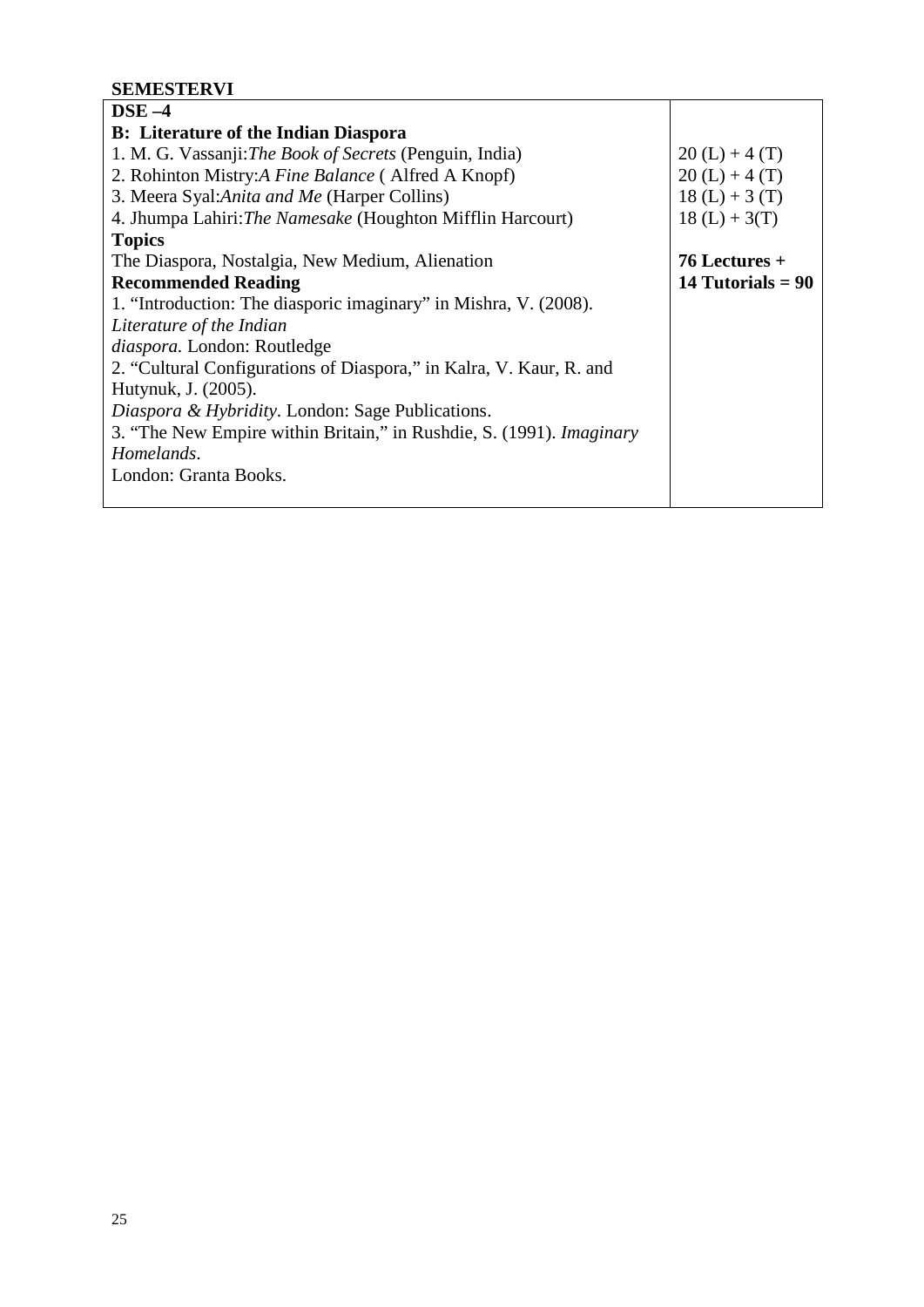# **SEMESTER I**

| <b>GE-1: POETRY &amp; SHORT STORY</b>              |                                        |
|----------------------------------------------------|----------------------------------------|
| William Shakespeare: Sonnet 116<br>1.              | $9(L) + 2(T)$                          |
| William Wordsworth: "A Slumber did my Spirit Seal" | $9(L) + 2(T)$                          |
| 2. John Keats – "Bright Star"                      | $9(L) + 2(T)$                          |
| Wilfred Owen – "Strange Meeting"                   | $9(L) + 2(T)$                          |
| 3. Charles Lamb – "Dream Children"                 | $18(L)+4(T)$                           |
| 4. H. E. Bates – "The $Ox$ "                       | $18(L)+4(T)$                           |
|                                                    | 72 Lectures+<br>16 Tutorials $=$<br>88 |

## **SEMESTER II**

| <b>GE - 2: ESSAY, DRAMA, NOVEL</b>                                                                                                                                                                                                            |                                                                              |
|-----------------------------------------------------------------------------------------------------------------------------------------------------------------------------------------------------------------------------------------------|------------------------------------------------------------------------------|
| <b>1.</b> George Orwell – "Shooting an Elephant"<br>R. K. Narayan - "A Library without Books"<br>2. George Bernard Shaw – Arms and the Man<br>3. J. B. Priestley – An Inspector Calls<br>4. Ernest Hemingway – The Old Man and the Sea $(ND)$ | $09(L)+2(T)$<br>$09(L)+2(T)$<br>$18(L)+4(T)$<br>$18(L)+4(T)$<br>$18(L)+4(T)$ |
|                                                                                                                                                                                                                                               | 72 Lectures+                                                                 |
|                                                                                                                                                                                                                                               | 16 Tutorials $=$                                                             |
|                                                                                                                                                                                                                                               | 88                                                                           |
|                                                                                                                                                                                                                                               |                                                                              |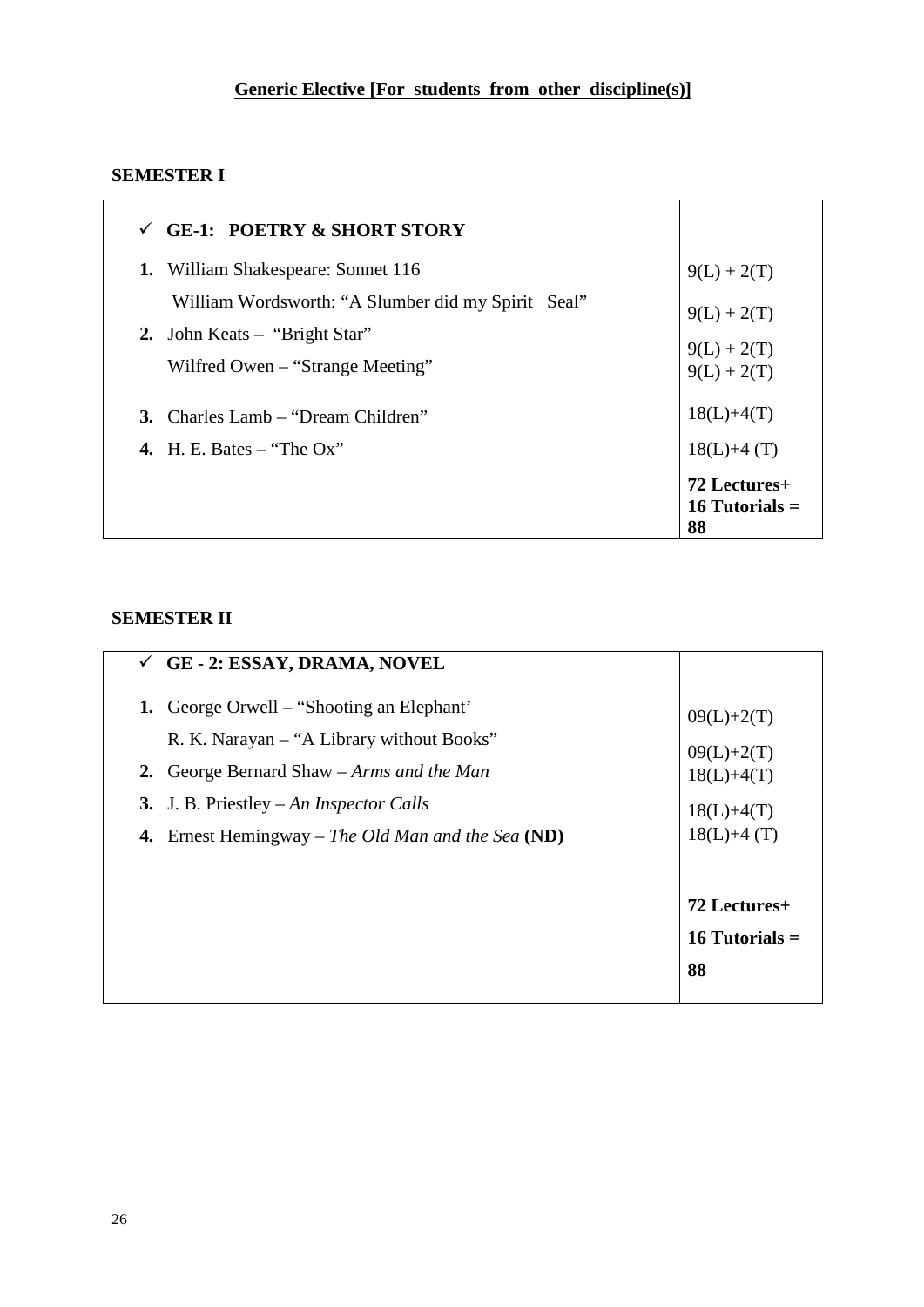| SEMESTER III [ONLY TICKED TEXTS]                                        |                |
|-------------------------------------------------------------------------|----------------|
| $\checkmark$ GE - 3: CONTEMPORARY INDIA: WOMEN AND EMPOWERMENT          |                |
|                                                                         |                |
|                                                                         |                |
| <b>Social Construction of Gender:</b><br>1.                             | $10(L) + 2(T)$ |
| $\triangleright$ Masculinity, Femininity                                |                |
| $\triangleright$ Patriarchy                                             |                |
| $\triangleright$ Sex and Gender                                         |                |
| ▶ Gender Socialization                                                  |                |
| > Gender Discrimination                                                 |                |
| ▶ Gender Stereotyping                                                   |                |
| Text:                                                                   |                |
| 'Complicating Gender: Rights of Transexuals in India' by Ashwini<br>۰   | $10(L) + 2(T)$ |
| Sukthankar. From Nivedita Menon. Sexualities: Issues in Contemporary    |                |
| <b>Indian Feminisms</b>                                                 |                |
|                                                                         |                |
| 2. History of Women's Movements in india (Pre- and Post-Independence):  | $10(L) = 2(T)$ |
| $\triangleright$ Women and Nationalism                                  |                |
| $\triangleright$ Women and Partition                                    |                |
| $\triangleright$ Women and Political Participation                      |                |
| Texts: (any two)                                                        |                |
| "Letters to a Wife: Satyandranath Tagore's Letters to Jynadanandini     | $10(L) + 2(T)$ |
| Tagore" from Epistolary Cultures in 19th Century Bengal, Stree Samya,   |                |
| Kolkata (Forthcoming)                                                   |                |
| Gholam Murshed. "Chapter Four" from The Reluctant Debutante             |                |
| Urvashi Butalia. "Beginnings" from The Other Side of Silence<br>٠       |                |
| Jashodhara Bagchi and Shubharanjan Dasgupta. The Trauma and the<br>٠    |                |
| Triumph: Gender and Partition in Eastern India, Vol. 1 ("Introduction") |                |
|                                                                         |                |
| 3. Women and Law:                                                       | $8(L) + 2(T)$  |
| $\triangleright$ Women and the Indian Constitution                      |                |
| Personal Laws                                                           |                |
| > Customary Practices on Inheritence and Marriage                       |                |
| Text:                                                                   |                |
| Sudhir Chandra. Enslaved Daughters [From Women and Law in India:        | $8(L) + 2(T)$  |
| An Omnibus] Selections to be taught: (a) Prologue, and (b) Chapter 1    |                |
| (May be supplemented by workshop on legal awareness)                    |                |
| 4. Women and Violence:                                                  | $8(L) + 2(T)$  |
| <b>State Interventions</b>                                              |                |
| <b>Domestic Violence</b>                                                |                |
| $\blacktriangleright$                                                   |                |
| $\triangleright$ Female Foeticide                                       |                |
| $\triangleright$ Sexual Harassment                                      |                |
| Texts: (any one)                                                        | $10(L) + 2(T)$ |
| Rokeya Sakhawat Hussain - Sultana's Dream (ND)                          |                |
| Bama Faustina Soosairaj - Karukku (ND)                                  |                |
|                                                                         | 74 Lectures +  |
|                                                                         |                |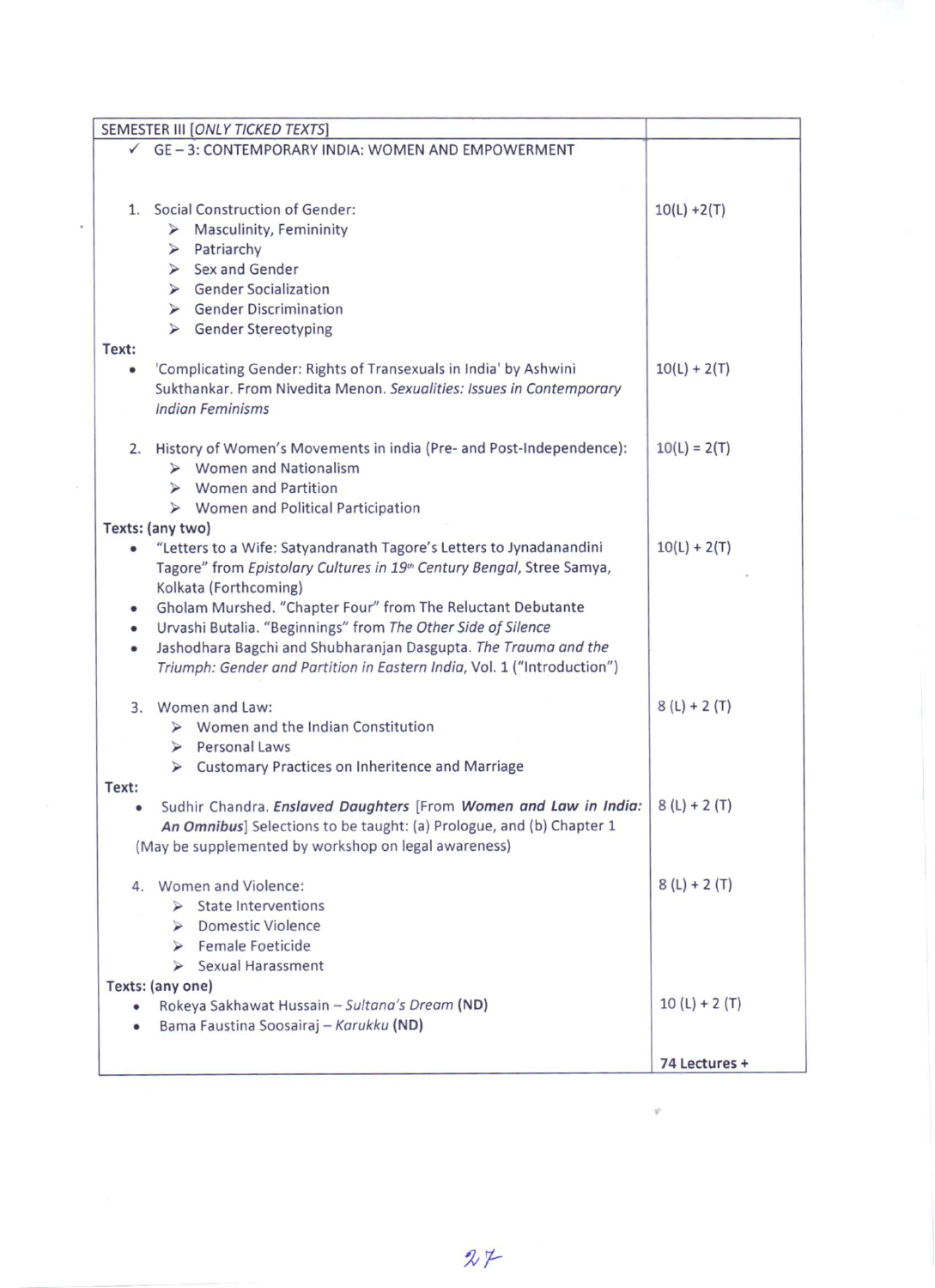|                                                                                                                             | $16$ Tutorials =<br>90 |
|-----------------------------------------------------------------------------------------------------------------------------|------------------------|
| <b>Suggested Readings</b>                                                                                                   |                        |
| David Glover. Gender. New York: Routledge New Critical Idiom<br>٠<br>Series.                                                |                        |
| The Social Construction of Gender (A Gender & Society Reader)<br>a.<br>by Judith Lorber (Editor), Susan A. Farrell (Editor) |                        |
| Veena Oldenburg. Dowry Murders: The Imperial Origins of a<br>٠<br>Cultural Crime                                            |                        |
| Attia Hussein. Translating Partition. New Delhi: Katha<br>۳                                                                 |                        |
| Brinda Bose. Translating Desire. New Delhi: Katha<br>u                                                                      |                        |
| Radha Kumar. The History of Doing: The Women's Movement in<br>۰<br>India                                                    |                        |
| Kalpana Kannabiran. Women and Law Critical Feminist<br>Ξ.<br>Perspectives                                                   |                        |
|                                                                                                                             |                        |
| Carolyn Merchant. Earthcare: Women and the Environment.                                                                     |                        |

ÿ

 $\frac{1}{2}$ 

 $\overline{\nu}$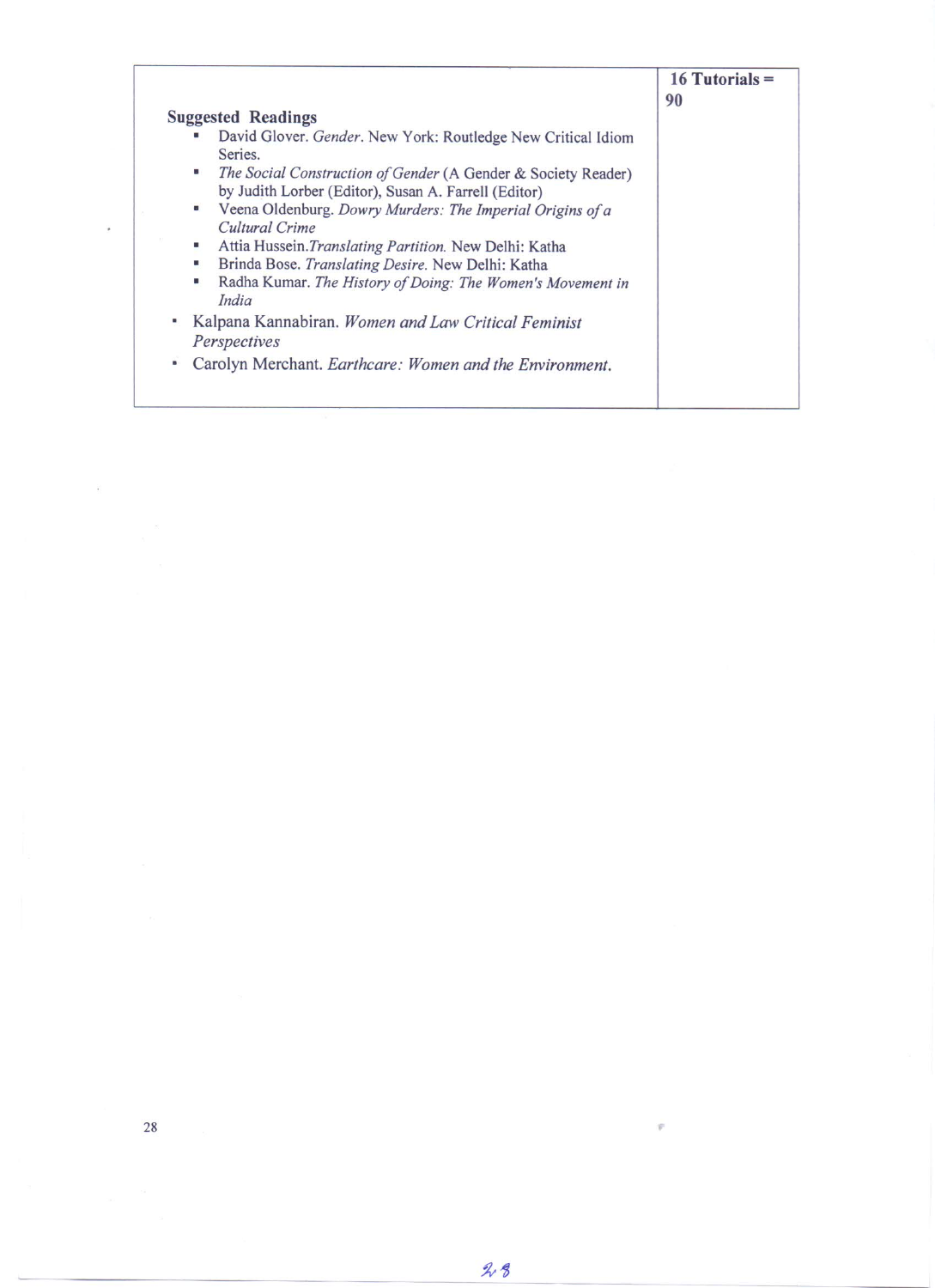### **SEMESTER IV**

| <b>GE - 4: ACADEMIC WRITING AND COMPOSITION</b>                                                                                                         |                                      |
|---------------------------------------------------------------------------------------------------------------------------------------------------------|--------------------------------------|
| Introduction to the Writing Process: Conventions of Academic<br>1.<br>Writing, Writing in one's own words - Summarizing and                             | $20(L) + 4(T)$                       |
| Paraphrasing<br>Critical Thinking: Syntheses, Analyses, and Evaluation<br>2.<br>Structuring<br>Argument: Introduction, Interjection,<br>an<br>3.<br>and | $20(L) + 4(T)$<br>$18(L) + 3(T)$     |
| Conclusion<br>4. Citing Resources, Editing, Book and Media Review                                                                                       |                                      |
| <b>Recommended Readings</b><br>1. Liz Hamp-Lyons and Ben Heasley, Study writing: A Course<br>in Writing Skills for Academic Purposes (Cambridge: CUP,   | $18(L) + 3(T)$                       |
| 2006).<br>2. Renu Gupta, A Course in Academic Writing (New Delhi: Orient<br>BlackSwan, 2010).                                                           | 76 Lectures +<br>14 Tutorials = $90$ |
| 3. Ilona Leki, Academic Writing: Exploring Processes<br>and<br>Strategies (New York: CUP,<br>$2^{nd}$ edn, 1998).                                       |                                      |
| 4. Gerald Graff and Cathy Birkenstein, They Say/I Say: The<br>Moves That Matter in Academic Writing (New York:<br>Norton, 2009).                        |                                      |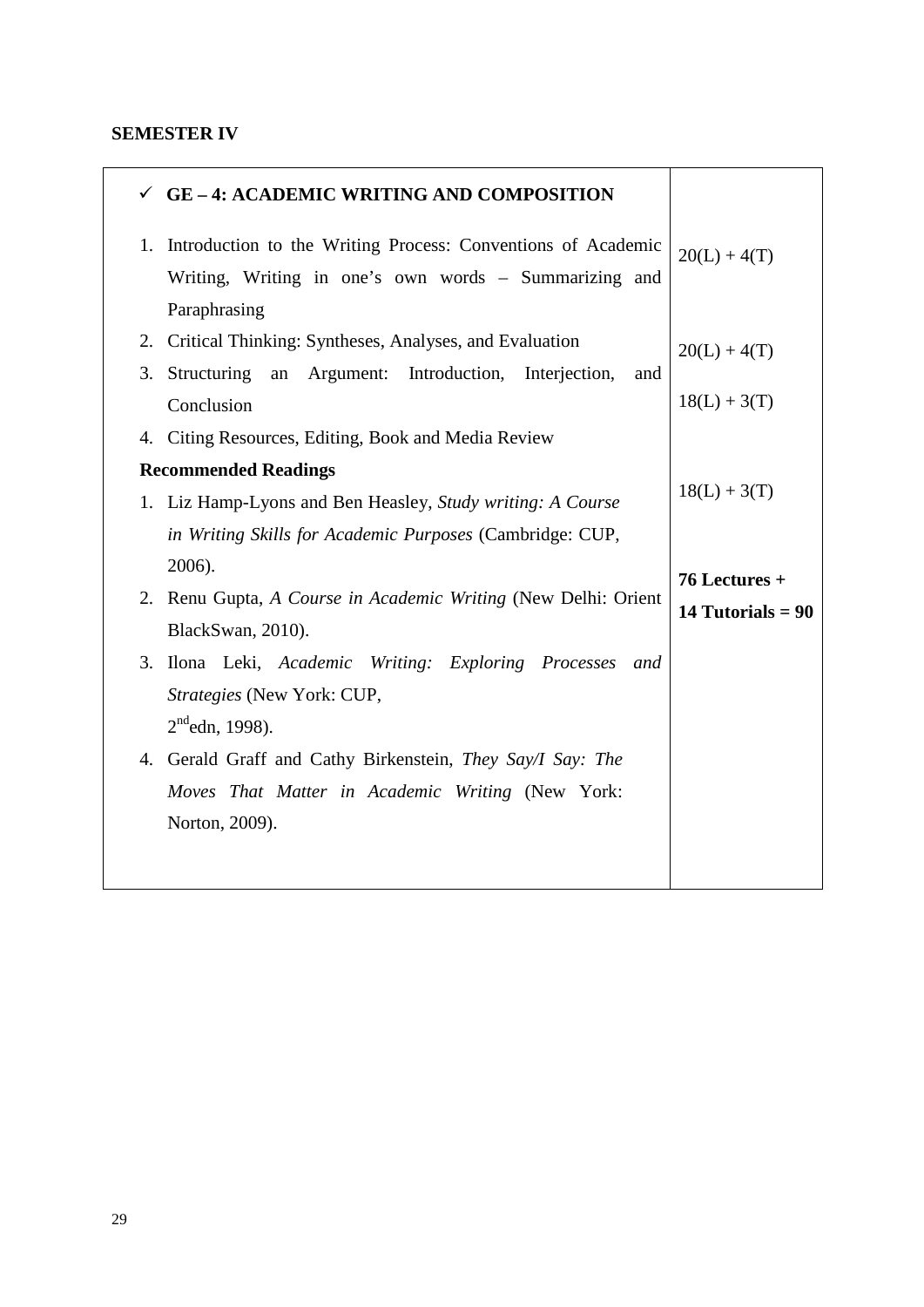### **ABILITY ENHANCEMENT COURSE (AEC)**

#### **SEMESTER I**

## **AECC-I: Environmental Studies (Syllabus prescribed by department concerned to be followed)**

## **SEMESTER II**

|    | <b>AECC</b> – II (Communicative English/MIL)                                                                                                                                                                                                                                                                      |                    |
|----|-------------------------------------------------------------------------------------------------------------------------------------------------------------------------------------------------------------------------------------------------------------------------------------------------------------------|--------------------|
|    | Communicative English (MCQ Type Questions to be set to test command of<br>Vocabulary, Usage, Collocation, Register, Difference between Formal and<br>Informal speech, between Standard & Colloquial Language, Awareness about<br>Linguistic Courtesy, Different types of Salutation, Letter-ending, and the like) |                    |
|    | Introduction:                                                                                                                                                                                                                                                                                                     | $3(L)+1(T)$        |
|    | Theory of Communication,                                                                                                                                                                                                                                                                                          |                    |
|    | Types and modes of Communication                                                                                                                                                                                                                                                                                  |                    |
| 1. | Language of Communication:                                                                                                                                                                                                                                                                                        | $6(L)+1(T)$        |
|    | Verbal and Non-verbal (Spoken and Written)                                                                                                                                                                                                                                                                        |                    |
|    | Personal, Social and Business                                                                                                                                                                                                                                                                                     |                    |
|    | <b>Barriers and Strategies</b>                                                                                                                                                                                                                                                                                    |                    |
|    | Intra-personal,<br>Inter-personal<br>Group<br>and                                                                                                                                                                                                                                                                 |                    |
| 2. | communication                                                                                                                                                                                                                                                                                                     |                    |
|    | <b>Speaking Skills:</b><br>Monologue                                                                                                                                                                                                                                                                              | $5(L)+1(T)$        |
|    | Dialogue                                                                                                                                                                                                                                                                                                          |                    |
|    | <b>Group Discussion</b>                                                                                                                                                                                                                                                                                           |                    |
|    | <b>Effective Communication/ Mis- Communication</b>                                                                                                                                                                                                                                                                |                    |
|    | Interview<br>٠                                                                                                                                                                                                                                                                                                    |                    |
|    | Public Speech                                                                                                                                                                                                                                                                                                     |                    |
| 3. | Reading and Understanding                                                                                                                                                                                                                                                                                         | $5(L)+1(T)$        |
|    | <b>Close Reading</b>                                                                                                                                                                                                                                                                                              |                    |
|    | Comprehension                                                                                                                                                                                                                                                                                                     |                    |
|    | <b>Summary Paraphrasing</b>                                                                                                                                                                                                                                                                                       |                    |
|    | Analysis and Interpretation                                                                                                                                                                                                                                                                                       |                    |
|    | Translation (from Indian language to English<br>and                                                                                                                                                                                                                                                               |                    |
|    | vice-versa)                                                                                                                                                                                                                                                                                                       | $6(L)+1(T)$        |
| 4. | <b>Writing Skills</b>                                                                                                                                                                                                                                                                                             |                    |
|    | Documenting                                                                                                                                                                                                                                                                                                       |                    |
|    | <b>Report Writing</b>                                                                                                                                                                                                                                                                                             |                    |
|    | Making notes                                                                                                                                                                                                                                                                                                      |                    |
|    | Letter writing                                                                                                                                                                                                                                                                                                    | $25$ Lectures +    |
|    | <b>Recommended Readings:</b>                                                                                                                                                                                                                                                                                      | $5$ Tutorials = 30 |
|    | Fluency in English - Part II, Oxford University<br>1.                                                                                                                                                                                                                                                             |                    |
|    | Press, 2006.                                                                                                                                                                                                                                                                                                      |                    |
|    | Business English, Pearson, 2008.<br>2.                                                                                                                                                                                                                                                                            |                    |
|    | 3.<br>Language, Literature and Creativity,<br>Orient                                                                                                                                                                                                                                                              |                    |
|    | Blackswan, 2013.                                                                                                                                                                                                                                                                                                  |                    |
|    | Language through Literature (forthcoming) ed. Dr.<br>4.<br>Gauri Mishra, Dr Ranjana Kaul, Dr. Brati Biswas                                                                                                                                                                                                        |                    |
|    |                                                                                                                                                                                                                                                                                                                   |                    |
|    |                                                                                                                                                                                                                                                                                                                   |                    |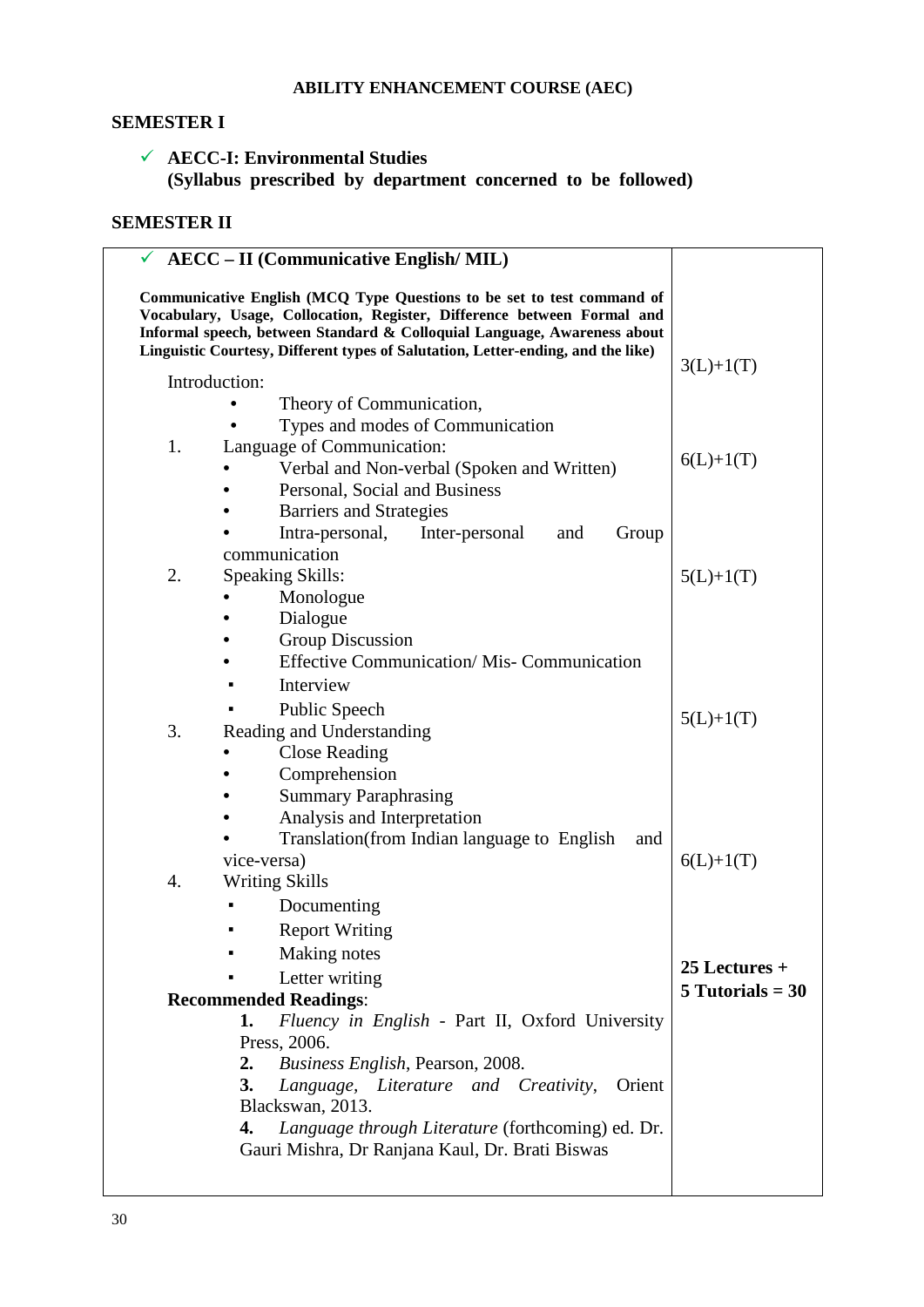# **SKILL ENHANCEMENT COURSE (SEC)**

|              | SEMESTER III                                                                                                                            |                   |
|--------------|-----------------------------------------------------------------------------------------------------------------------------------------|-------------------|
| $\checkmark$ | $SEC - 1$                                                                                                                               |                   |
|              | A: Translation Studies [ONLY TICKED UNITS]                                                                                              |                   |
| 1.           |                                                                                                                                         |                   |
| $\checkmark$ | Introducing Translation: A brief history and significance of                                                                            |                   |
|              |                                                                                                                                         | $3(L)+1(T)$       |
|              | translation in a multi linguistic and multicultural society like India                                                                  |                   |
| 2.           | Exercises<br>in<br>different<br>Types/modes<br>of<br>translation:<br>a.                                                                 | $4(L)+1(T)$       |
|              | Semantic/Literal<br>$\mathbf{b}$ .<br>Free<br>sense/literary<br>c.                                                                      |                   |
|              | Functional/communicative d. Technical/Official e. Transcreation                                                                         |                   |
|              | f. Audio-visual translation                                                                                                             |                   |
|              | 3. Introducing basic concepts and terms used in Translation Studies                                                                     | $8(L)+1(T)$       |
|              | tasks: Equivalence, Language variety,<br>through relevant                                                                               |                   |
|              |                                                                                                                                         |                   |
|              | Dialect, Idiolect, Register, Style, Mode, Code mixing/Switching.                                                                        |                   |
|              | b. Defining the process of translation (analysis, transference,                                                                         |                   |
|              | restructuring) through critical examination of standard translated                                                                      |                   |
|              | literary/non-literary texts and critiquing subtitles of English and                                                                     |                   |
|              | Hindi/Bengali films.                                                                                                                    |                   |
| 4.           |                                                                                                                                         |                   |
| $\checkmark$ | Discussions on issues of gender and translation                                                                                         |                   |
|              | (Practice: Translation in Mass Communication/Advertising,                                                                               | $10(L)+2(T)$      |
|              | subtitling,<br>dubbing, Tasks<br>of Translation<br>Business,<br>in                                                                      |                   |
|              |                                                                                                                                         |                   |
|              | Advertising, Using tools of technology for<br>translation,                                                                              |                   |
|              | machine/mobile translation, software for translating different                                                                          |                   |
|              | kinds of texts with differing levels of complexity and for                                                                              |                   |
|              | transliteration.                                                                                                                        |                   |
|              | Exercises to comprehend: Equivalence in translation, Structures,                                                                        |                   |
|              | equivalence between the SL $&$ TL at the lexical (word) and                                                                             |                   |
|              | syntactical (sentence) levels. This will be done through tasks of                                                                       |                   |
|              | retranslation and recreation, and making comparative study of                                                                           |                   |
|              | cultures and languages.                                                                                                                 |                   |
|              | Resources for Practice: Dictionaries, Encyclopedias, Thesauri,                                                                          |                   |
|              |                                                                                                                                         |                   |
|              | Glossaries, Software of translation)                                                                                                    | $25$ Lectures +   |
|              | <b>Recommended Readings</b>                                                                                                             | $5Tutorials = 30$ |
|              | Baker, Mona, In Other Words: A Coursebook on Translation, Routledge,                                                                    |                   |
|              | 2001.                                                                                                                                   |                   |
|              | Routledge Encyclopedia of Translation Studies. London and New York:<br>٠<br>Routledge, 2001.                                            |                   |
|              | 3 Sherry Simon, Gender in translation: Cultural Identity and the Politics<br>٠                                                          |                   |
|              | of Transmission. New York: Routledge, 1996.                                                                                             |                   |
|              | Catford, I. C. A Linguistic Theory of Translation. London: OUP, 1965.<br>Frishberg, Nancy J. Interpreting: An Introduction. Registry of |                   |
|              | Interpreters, 1990.                                                                                                                     |                   |
|              | Gargesh, Ravinder and Krishna Kumar Goswami. (Eds.). Translation and                                                                    |                   |
|              | Interpreting: Reader and Workbook. New Delhi: Orient Longman, 2007.                                                                     |                   |
|              | House, Juliana. A Model for Translation Quality Assessment. Tubingen:<br>$\bullet$                                                      |                   |
|              | Gunter Narr, 1977.                                                                                                                      |                   |
|              | Lakshmi, H. Problems of Translation. Hyderabad: Booklings Corporation,<br>٠                                                             |                   |
|              | 1993.<br>Newmark, Peter. A Textbook of Translation. London: Prentice Hall, 1988.<br>٠                                                   |                   |
|              | Nida, E. A. and C. R. Taber. The Theory and Practice of Translation.<br>$\bullet$                                                       |                   |
|              | Leiden: E. J. Brill, 1974.                                                                                                              |                   |
|              | Toury, Gideon. Translation Across Cultures. New Delhi: Bahri<br>$\bullet$                                                               |                   |
|              | Publications Private Limited, 1987.                                                                                                     |                   |
|              |                                                                                                                                         |                   |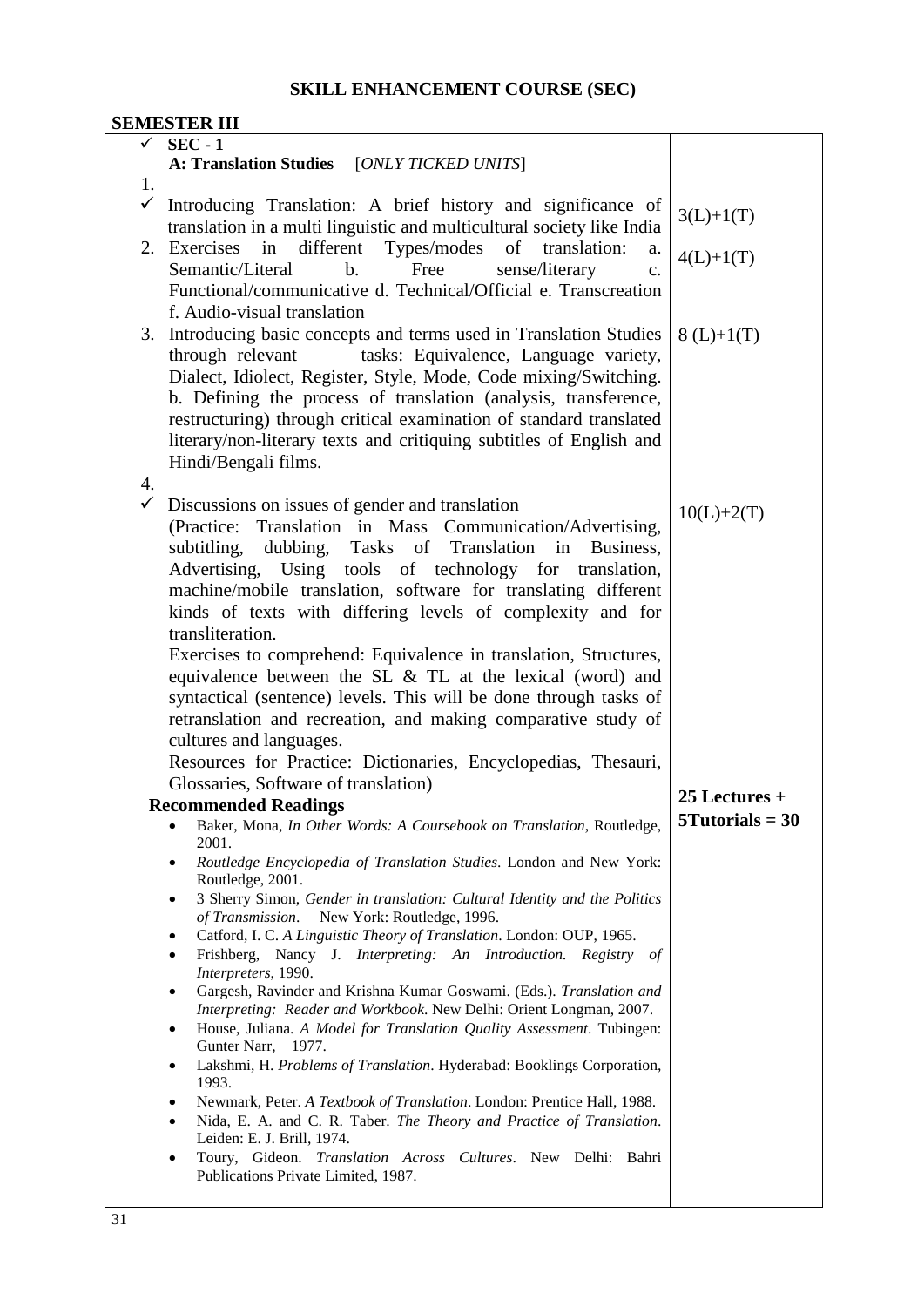| $SEC - 1$                                                                 |                    |
|---------------------------------------------------------------------------|--------------------|
| <b>B: Creative Writing</b>                                                | $2(L)+1(T)$        |
| 1. What is Creative Writing                                               | $3(L)+1(T)$        |
| 2. The Art and Craft of Writing Unit<br>3. Modes of creative Writing Unit | $4(L)+1(T)$        |
| 4. Writing for the Media                                                  | $8(L)+1(T)$        |
| 5. Preparing for Publication                                              | $8(L)+1(T)$        |
| <b>Recommended Reading</b>                                                |                    |
| Creative writing: A Beginner's Manual by Anjana Neira Dev and             | $25$ Lectures +    |
| Others, Published by Pearson, Delhi, 2009.                                | $5$ Tutorials = 30 |
|                                                                           |                    |

## **SEMESTER IV**

|    | $SEC - 2$                                                                                       |                          |
|----|-------------------------------------------------------------------------------------------------|--------------------------|
|    | A: English Language Teaching                                                                    |                          |
|    | 1. Knowing the Learner                                                                          |                          |
|    | <b>OR</b>                                                                                       | $4(L)+1(T)$              |
|    | Structures of the English Language                                                              |                          |
|    | 2. Methods of teaching English Language                                                         |                          |
|    | <b>3.</b> Assessing Language Skills                                                             |                          |
| 4. | Materials for Language Teaching                                                                 | $6(L)+1(T)$              |
|    | OR.                                                                                             | $8(L)+2(T)$<br>7(L)+1(T) |
|    | Using Technology in Language Teaching                                                           |                          |
|    | <b>Recommended Readings</b>                                                                     |                          |
| 1. | Penny Ur, A Course in Language Teaching: Practice and Theory (Cambridge:                        |                          |
|    | CUP, 1996).                                                                                     |                          |
| 2. | Marianne Celce-Murcia, Donna M. Brinton, and Marguerite Ann Snow,                               | $25$ Lectures +          |
|    | Teaching English as a Second or Foreign Language (Delhi: Cengage<br>Learning, $4th$ edn, 2014). | $5$ Tutorials = 30       |
| 3. | Adrian Doff, Teach English: A Training Course For Teachers (Teacher's                           |                          |
|    | Workbook)                                                                                       |                          |
|    | (Cambridge: CUP, 1988).                                                                         |                          |
| 4. | Business English (New Delhi: Pearson, 2008).                                                    |                          |
| 5. | R. K. Bansal and J. B. Harrison, Spoken English: A Manual of Speech and                         |                          |
|    | <i>Phonetics</i>                                                                                |                          |
|    | (New Delhi: Orient BlackSwan, 4 <sup>th</sup> edn, 2013).                                       |                          |
|    | Mohammad Aslam, Teaching of English (New Delhi: CUP, 2 <sup>nd</sup> edn, 2009)                 |                          |

#### **SEMESTER IV**

OR

| $SEC - 2$                                                             |             |
|-----------------------------------------------------------------------|-------------|
| <b>B: Film Studies</b>                                                |             |
| 1. Evolution of the Cinema: Silent Film, Talkie, Colour Film, Digital |             |
| Age, 3D Films.                                                        | $4(L)+1(T)$ |
| 2. Cinematographic Technique: Panning of the Camera, Zooming,         |             |
| Fade in, Fade Out, Flashback, Close up, Long Shot, Reverse Shot.      | $8(L)+2(T)$ |
| 3. Adaptation and Appropriation                                       | $6(L)+1(T)$ |
| 4. Response and Review: (Illustrative film shows & appreciation       |             |
| programme to be arranged)                                             | $/(L)+I(T)$ |
|                                                                       |             |
|                                                                       |             |